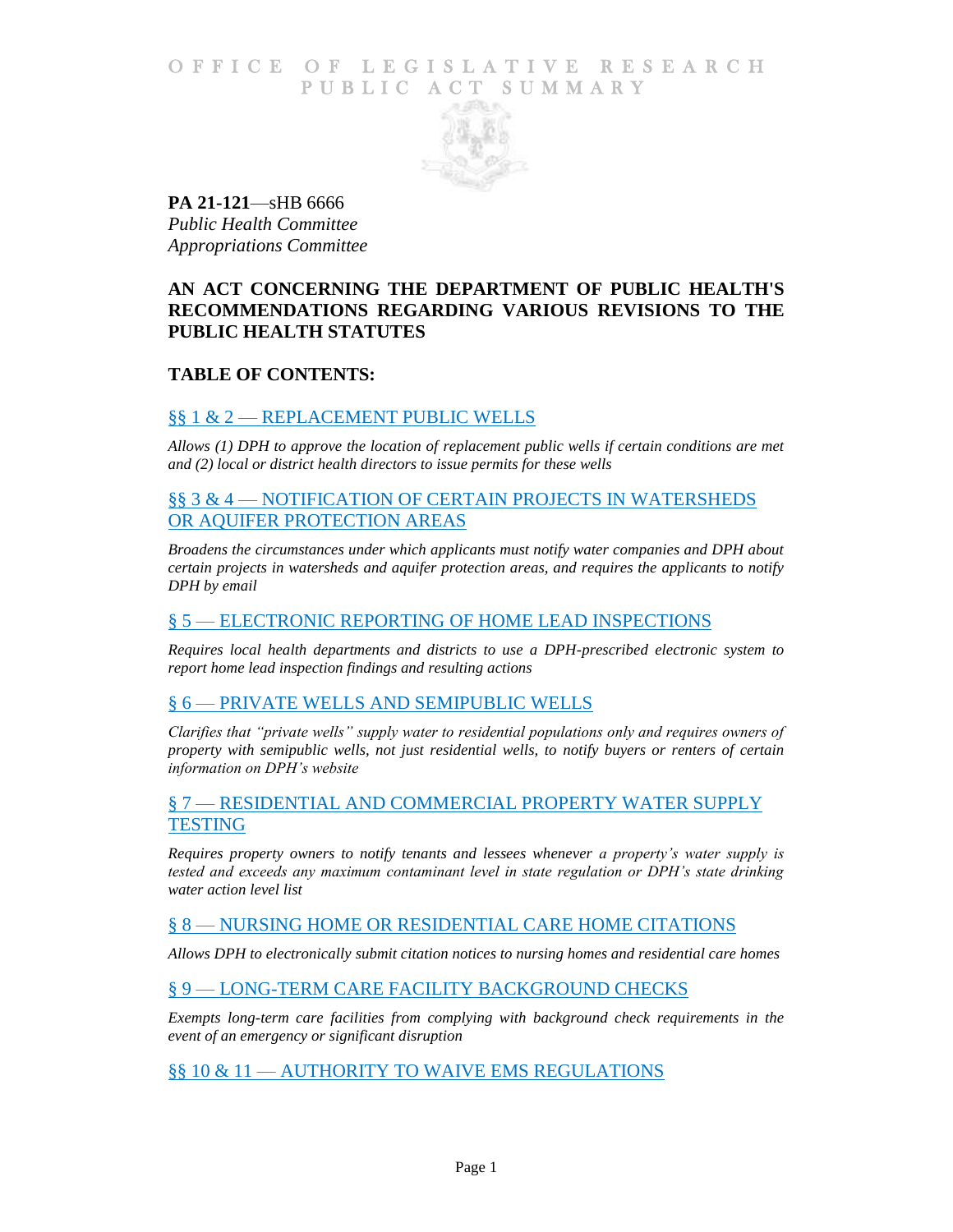*[Under specified conditions, allows DPH to waive regulations that apply to EMS organizations or](#page-9-1)  [personnel](#page-9-1)*

# §§ 12-17 — APPRENTICE EMBALMERS [AND FUNERAL DIRECTORS](#page-9-2)

*[Updates terminology regarding apprentice embalmers and funeral directors and](#page-9-3) allows mortuary [science students to embalm up to 10 bodies under certain conditions](#page-9-3)*

# § 18 — [PROFESSIONAL COUNSELOR AND PROFESSIONAL](#page-9-4)  [COUNSELOR ASSOCIATE LICENSURE](#page-9-4)

*[Exempts certain professional counselor and professional counselor associate licensure applicants](#page-9-5)  [from specified requirements](#page-9-5)*

## § 19 — [MARITAL AND FAMILY THERAPY LICENSURE](#page-10-0)

*[Removes the specific statutory requirement that marital and family therapy licensure applicants'](#page-10-1)  [supervised practicum or internship include 500 clinical hours](#page-10-1)*

# §§ 20 & 21 — [VETERINARIAN INVESTIGATIONS](#page-10-2)

*[Gives the complainant access to the investigation file when a complaint regarding a veterinarian](#page-11-0)  [is closed with no finding; specifically extends existing procedures for complaints against other](#page-11-0)  [providers to complaints against veterinarians](#page-11-0)*

## § 22 — [ELECTRONIC DEATH REGISTRY SYSTEM](#page-11-1)

*[Requires funeral directors, embalmers, and heath care practitioners certifying deaths to use the](#page-11-2)  [electronic death registry system if it is available](#page-11-2)*

## §§ 23-25 — [LOCAL AND DISTRICT HEALTH DEPARTMENTS](#page-11-3)

*[Makes various changes affecting municipal and district health departments, including making](#page-11-4)  [certain requirements consistent for both types of departments](#page-11-4)*

# §§ 26-29 — [BEHAVIOR ANALYST ELIGIBILITY FOR THE](#page-12-0)  [PROFESSIONAL ASSISTANCE PROGRAM AND REPORTING OF](#page-12-0)  [IMPAIRED HEALTH PROFESSIONALS](#page-12-0)

*[Adds licensed behavior analysts to the list of providers eligible for the professional assistance](#page-12-1)  [program for health professionals and correspondingly increases their licensure renewal fee by \\$5;](#page-12-1)  [adds these providers to the list of health professionals who must notify DPH if they are aware that](#page-12-1)  [another professional may be unable to safely practice](#page-12-1)*

# §§ 30-32 — BEHAVIOR ANALYSTS AS [MANDATORY REPORTERS OF](#page-13-0)  [ELDER ABUSE](#page-13-0)

*[Makes behavior analysts mandated reporters of abuse of the elderly or long-term care facility](#page-13-1)  [residents](#page-13-1)*

## § 33 — [PALLIATIVE CARE ADVISORY COUNCIL](#page-14-0)

*[Requires the DPH commissioner to make an appointment to the Palliative Care Advisory Council](#page-14-1)  [if there is a spot that is vacant for at least one year; decreases the council's reporting frequency](#page-14-1)  [from annually to biennially](#page-14-1)*

§ 34 — [CHRONIC DISEASE REPORTING](#page-14-2)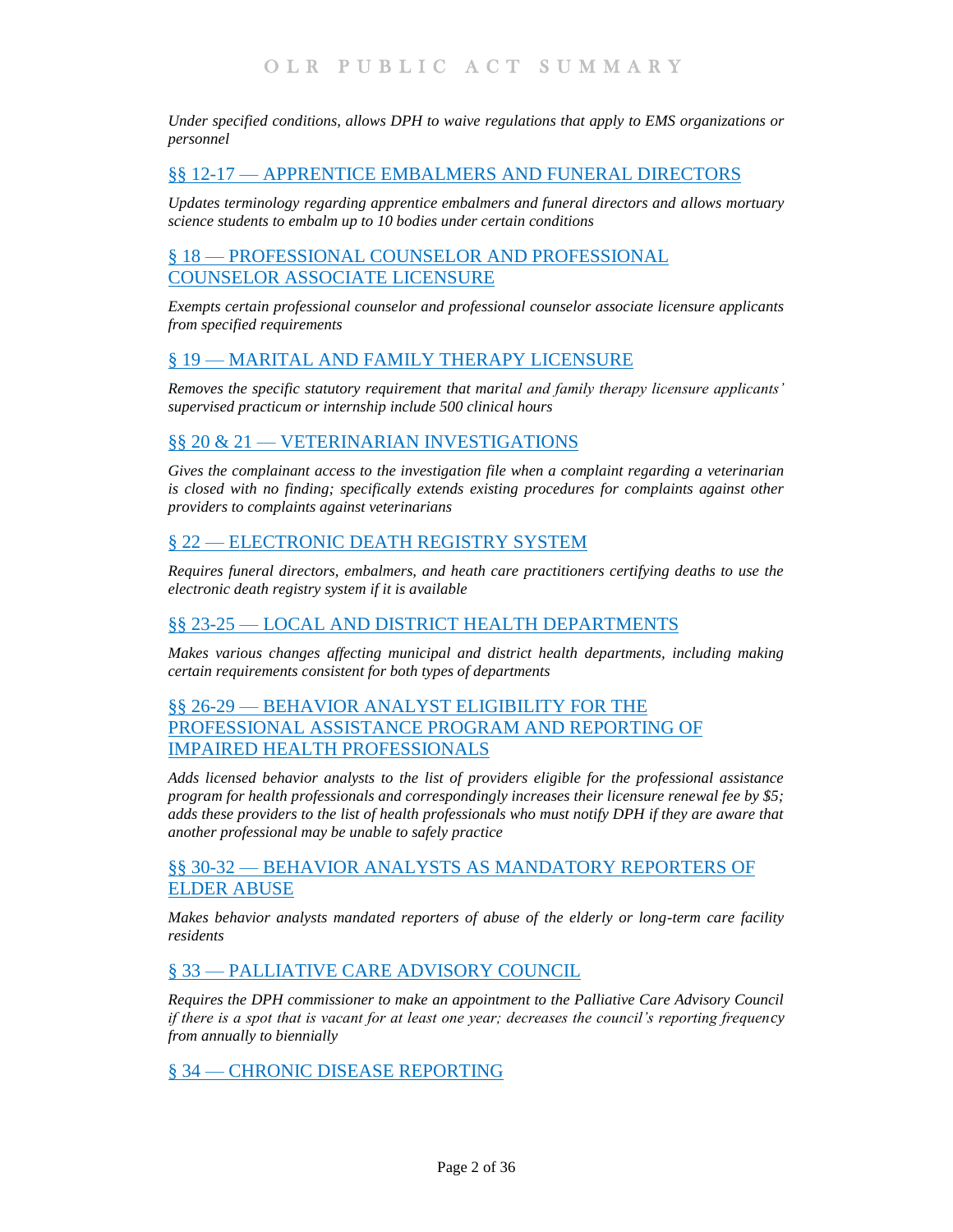*[Eliminates the requirement for DPH to biennially report on chronic disease and the](#page-14-3)  [implementation of the department's chronic disease plan, and instead requires her to post the plan](#page-14-3)  [on the department's website](#page-14-3)*

# § 35 — [FACILITY OWNERSHIP CHANGES](#page-14-4)

*[Makes a minor change in the law on health care facility ownership changes](#page-14-5)*

## § 36 — [TUBERCULOSIS SCREENING](#page-15-0)

*[Requires health care facilities to maintain tuberculosis screening policies for their health care](#page-15-1)  [personnel that reflect the CDC's recommendations](#page-15-1)*

# § 37 — [PUBLIC NUISANCES](#page-15-2)

*[Specifies that violations of the state Fire Prevention Code are included within the public nuisance](#page-15-3)  [law](#page-15-3)*

## § 38 — [PUBLIC HEALTH PREPAREDNESS ADVISORY COMMITTEE](#page-15-4)

*[Allows specified state agency and legislative members of the Public Health Preparedness](#page-15-5)  [Advisory Committee to appoint designees to serve in their place](#page-15-5)*

## § 39 — [CLINICAL LABORATORIES](#page-16-0)

*[Requires clinical laboratories to give DPH a list of the blood collection facilities they own and](#page-16-1)  [operate](#page-16-1)*

#### § 40 — [TECHNICAL CHANGES](#page-16-2)

*[Makes technical changes in a sanitarian statute](#page-16-3)*

## § 41 — [SOCIAL WORKER CONTINUING EDUCATION](#page-16-4)

*[Increases the maximum hours of continuing education that social workers may complete online or](#page-16-5)  [through home study](#page-16-5)*

## § 42 — [MANAGEMENT OF SPAS AND SALONS](#page-16-6)

*[Allows massage therapists to manage spas and salons](#page-16-7)*

## § 43 — [OUT OF STATE PRACTITIONERS ALLOWED IN EMERGENCY](#page-17-0)

*[Expands the types of out-of-state health care providers authorized to temporarily practice in](#page-17-1)  [Connecticut during a declared public health emergency](#page-17-1)*

## § 44 — [NURSING HOME ADMINISTRATOR LICENSURE](#page-17-2)

*[Eliminates the requirement that DPH administer the required examination for nursing home](#page-17-3)  [administrator licensure applicants](#page-17-3)*

## §§ 45-51 & 53 — [HOSPICE AGENCIES](#page-18-0)

*[Adds "hospice agencies" to the statutory definition of a "health care institution" and makes](#page-18-1)  [related technical changes; removes "substance abuse treatment facilities" from the statutory](#page-18-1)  [definition of a health care institution](#page-18-1)*

## §§ 45, 56, 91 & 92 — [ASSISTED LIVING SERVICES AGENCIES](#page-18-2)

*[Requires managed residential communities \(MRCs\) that provide assisted living services to become](#page-18-3)  [licensed as an assisted living services agency \(ALSA\), requires an MRC that intends to contract](#page-18-3)*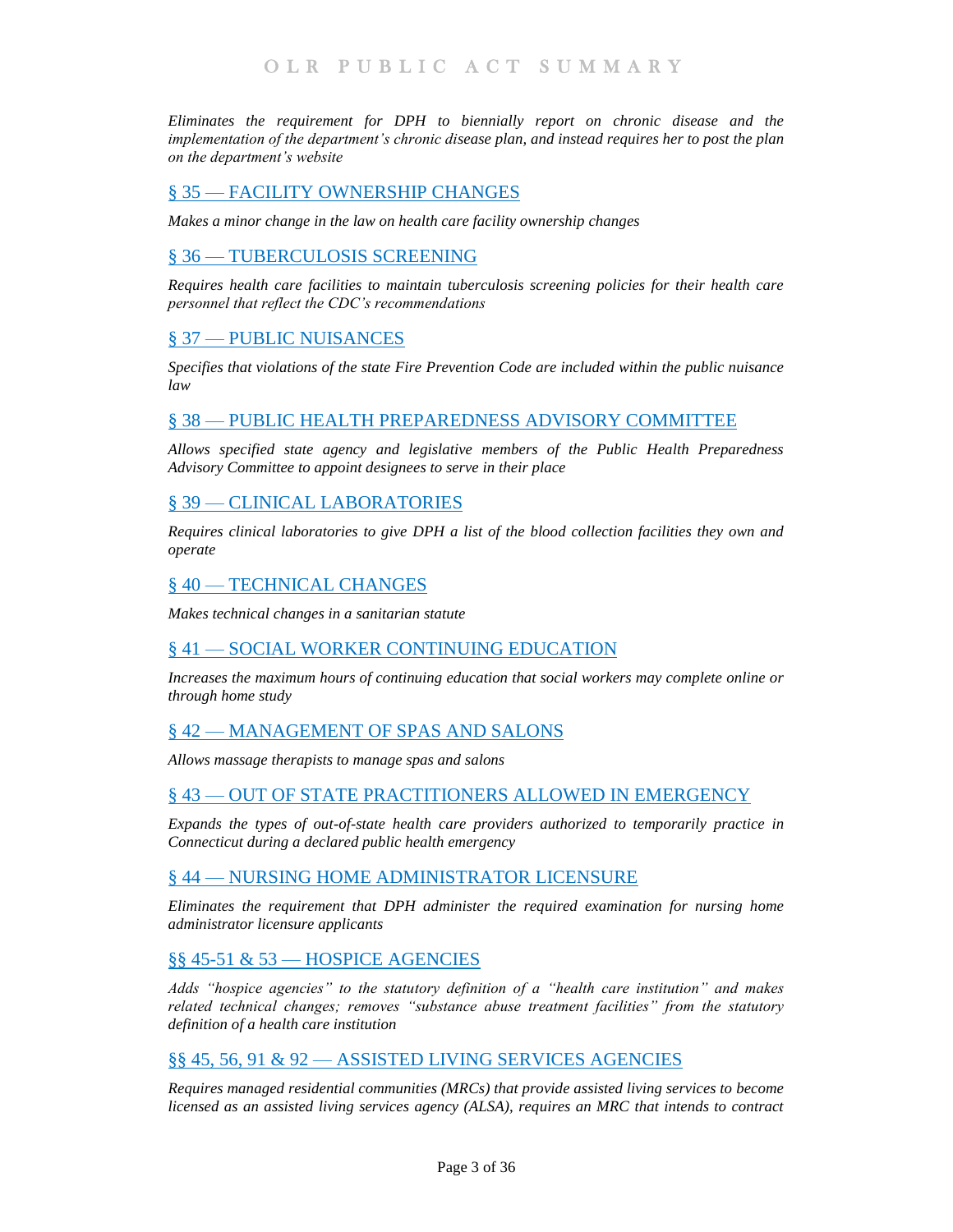*[with an ALSA for services to apply to DPH prior to doing so, and requires an ALSA to obtain](#page-18-3)  [DPH approval before providing services as a dementia special care unit or program](#page-18-3)*

# § 52 — [HOME HEALTH ORDERS](#page-19-0)

*[Allows physician assistants and advanced practice registered nurses to issue orders for home](#page-19-1)  [health care agency services, hospice agency services, and home health aide agency services](#page-19-1)*

# § 54 — [NURSING HOME EXPANDED BED CAPACITY DURING](#page-20-0)  **[EMERGENCY](#page-20-0)**

*[Allows DPH to suspend nursing home licensure requirements to allow homes to temporarily](#page-20-1)  [increase their bed capacity to provide services to patients during a declared public health](#page-20-1)  [emergency](#page-20-1)*

# § 55 — [IV CARE IN NURSING HOMES](#page-20-2)

*[Allows registered nurses employed by nursing homes to administer medications intravenously or](#page-20-3)  [draw blood from a central line for laboratory purposes under certain conditions](#page-20-3)*

## § 57 — [BED POSITIONS IN LONG-TERM CARE FACILITIES](#page-21-0)

*[Requires chronic disease hospitals, nursing homes, and residential care homes to position beds in](#page-21-1)  [a manner that promotes resident care and meets certain requirements](#page-21-1)*

## § 58 — [REGULATIONS ON AMBULANCE STAFFING](#page-21-2)

*[Makes a technical change by updating terminology in the statute requiring DPH to adopt](#page-21-3)  [regulations on ambulance staffing](#page-21-3)*

## §§ 59 & 95 — [CONTINUING EDUCATION](#page-21-4) FOR EMS PERSONNEL

*[Requires EMS personnel to document their required continuing education hours in a manner the](#page-21-5)  [DPH commissioner prescribes, instead of using a DPH-approved online database](#page-21-5)*

## § 60 — [EMS ADVISORY BOARD](#page-22-0)

*[Requires the DPH commissioner to appoint a member to the Connecticut EMS Advisory Board if](#page-22-1)  [the appointment is vacant for more than one year](#page-22-1) and notify the appointing authority of the [appointment at least 30 days in advance](#page-22-1)*

## §§ 61-63 — [MODEL FOOD CODE](#page-22-2)

*[Extends by three years, from January 1, 2020, to January 1, 2023, the date by which DPH must](#page-22-3)  [implement the FDA's Model Food Code and makes related conforming changes to these laws](#page-22-3)*

## § 64 — [ASBESTOS](#page-22-4)

*[Modifies the definition of "asbestos-containing material" to include material](#page-22-5) that contains [asbestos in amounts equal to or greater than 1% by weight](#page-22-5)*

## § 65 — [HAIRDRESSING AND COSMETOLOGY](#page-23-0)

*[Expands the statutory definition of "hairdressing and cosmetology" to include removing facial or](#page-23-1)  [neck hair using manual or mechanical means](#page-23-1)*

# §§ 66, 73 & 74 — [ESTHETICIAN, NAIL TECHNICIAN, AND EYELASH](#page-23-2)  [TECHNICIAN LICENSURE](#page-23-2)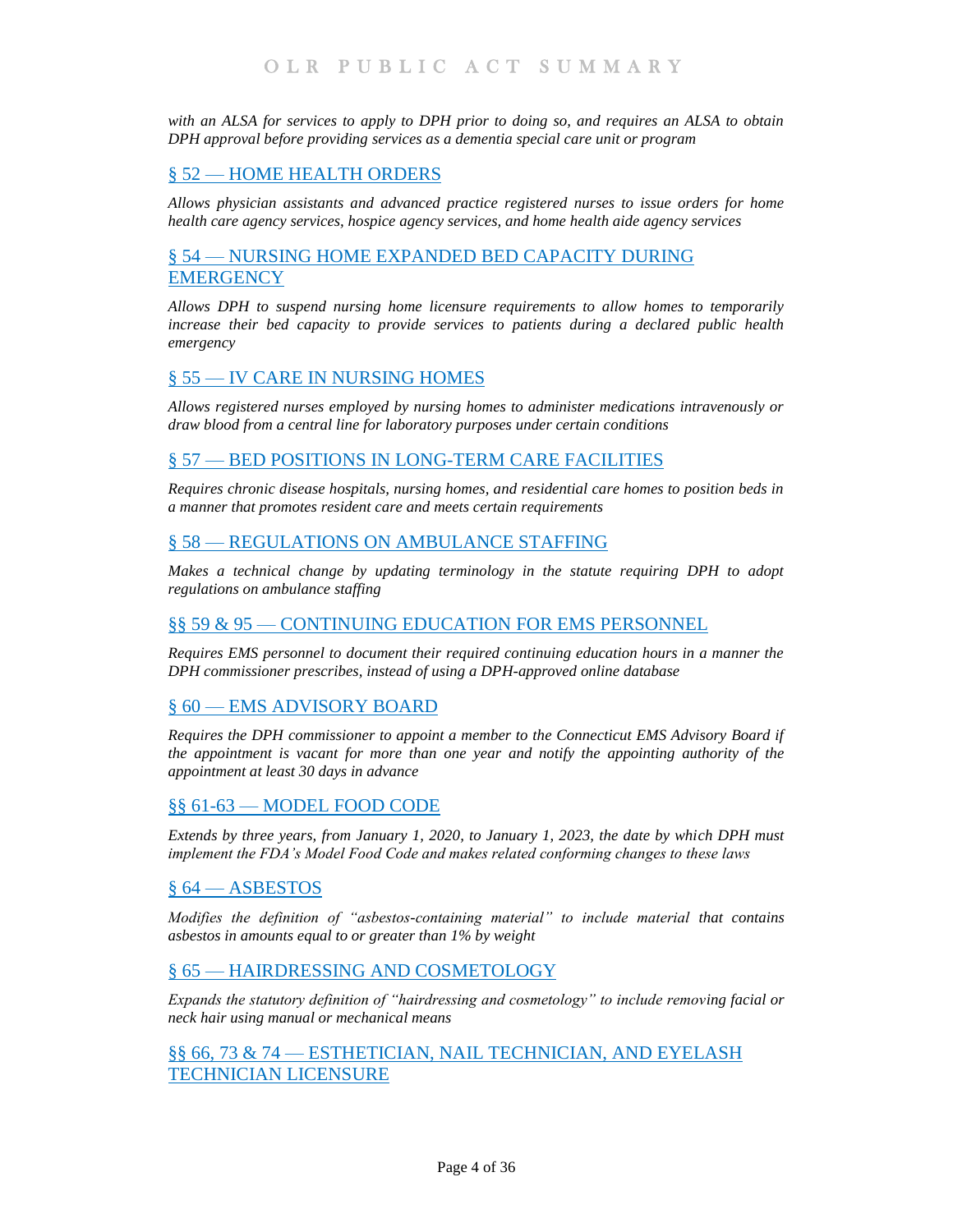Limits the time period in which certain applicants for DPH licensure as an esthetician, nail *[technician, or eyelash technician may be grandfathered in to those applicants who apply for](#page-23-3)  [licensure before January 1, 2022](#page-23-3)*

## § 67 — [HEALTH ASSESSMENTS FOR STUDENTS WITH ASTHMA](#page-23-4)

*[Requires school boards to report to DPH and local health departments on the number of students](#page-23-5)  [diagnosed with asthma in grades 9 or 10, instead of grades 10 or 11, to align the reporting](#page-23-5)  [schedule with the schedule for conducting required student health assessments](#page-23-5)*

## § 68 — [CERTIFIED STROKE CENTERS](#page-24-0)

*[Adds thrombectomy-capable stroke centers to the types of stroke-designated hospitals DPH must](#page-24-1)  [include on its annual list of certified stroke centers](#page-24-1)*

## § 69 — [EMS ADDRESS CHANGES](#page-24-2)

*[Allows an EMS organization to change its address within its primary service area without having](#page-24-3)  [to complete the certificate of need process](#page-24-3)*

## §§ 70-72 — [CERTIFIED HOMELESS YOUTH](#page-24-4)

*[Modifies the definition of "certified homeless youth," establishes a definition for "certified](#page-25-0)  [homeless young adult," and permits the fees to be waived when issuing these individuals certified](#page-25-0)  [copies of birth certificates or state identity cards](#page-25-0)*

# § 75 — [NEWBORN SCREENING](#page-25-1)

*[Extends newborn screening requirements for health care institutions to licensed](#page-25-2) nurse-midwives [and midwives; requires newborn screenings to be performed using bloodspot specimens; specifies](#page-25-2)  [timeframes for specimen collection and notification; eliminates a requirement that OPM approve](#page-25-2)  [certain conditions that are added to the program's](#page-25-2) screening list; requires OPM to approve the [fees DPH charges providers to cover the program's costs](#page-25-2)*

# §§ 76 & 77 — [AMENDMENTS TO MARRIAGE OR BIRTH CERTIFICATES](#page-27-0)  [TO REFLECT GENDER CHANGE](#page-27-0)

*[Allows individuals who submit certain documentation to change the gender designation and name](#page-27-1)  [on their marriage certificate and adds PAs to the list of providers who may submit an affidavit of](#page-27-1)  [gender transition treatment for purposes of a birth certificate amendment](#page-27-1)*

## §§ 78-81 — [DPH ACCESS TO ELECTRONIC HOSPITAL RECORDS](#page-28-0)

*[Requires hospitals, by October 1, 2022, to provide DPH access, including remote access, to](#page-28-1)  [certain complete electronic medical records related to \(1\) reportable diseases and emergency](#page-28-1)  [illnesses and health conditions; \(2\) the Connecticut Tumor Registry; \(3\) the Maternal Mortality](#page-28-1)  [Review Program; and \(4\) births, fetal deaths, and death occurrences](#page-28-1)*

## § 82 — [ALTERNATIVE DRINKING](#page-29-0) WATER SOURCES

*[Requires water companies and small community water systems to update their emergency](#page-29-1)  [contingency plans and emergency response plans, respectively, to include information on](#page-29-1)  [providing temporary alternative drinking water sources during a water supply emergency](#page-29-1)*

# § 83 — [WATER COMPANY TIER 1](#page-30-0) NOTICES

*[Requires water companies to provide Tier 1 written communications to customers in the](#page-30-1) [languages predominantly spoken in their service area and update their emergency response plans](#page-30-1)  [to include information on providing these multilingual communications](#page-30-1)*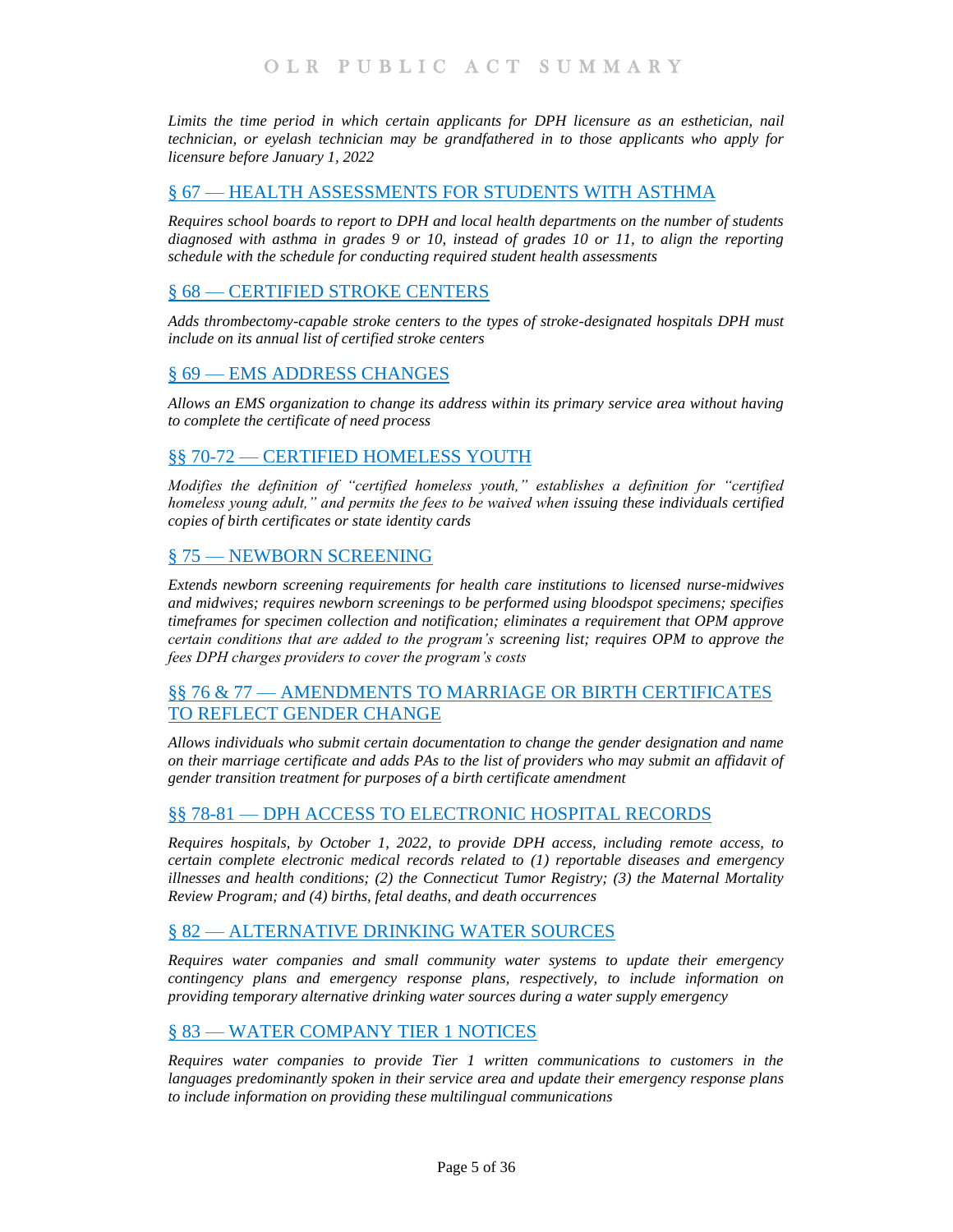# § 84 — [COMMUNITY WATER SYSTEMS AND DECLARED](#page-30-2)  **[EMERGENCIES](#page-30-2)**

*[Requires community water systems to report their operational status to WebEOC within eight](#page-30-3)  [hours after a declared public health or civil preparedness emergency and any time after that the](#page-30-3)  [system's status significantly changes](#page-30-3)*

# § 85 — [SMALL COMMUNITY WATER SYSTEMS](#page-31-0)

*[Requires small community water systems, by January 1, 2025, to prepare a capacity](#page-31-1)  [implementation plan regarding the system owner's managerial, technical, and financial capacity](#page-31-1)  [to own and operate the system](#page-31-1)*

## §§ 86 & 87 — [BOTTLED WATER TESTING](#page-32-0)

*[Requires water bottlers, by January 1, 2022, to annually collect water samples before any water](#page-32-1)  [treatment from each DPH-approved source and test them for perfluoroalkyl substances and other](#page-32-1)  [unregulated contaminants; establishes related reporting requirements](#page-32-1)*

## § 88 — [PUBLIC WATER SYSTEM TESTING](#page-33-0)

*[Requires an environmental laboratory that tests a public water system sample to notify DPH and](#page-33-1)  [the test requestor within 24 hours after obtaining a test result that violates EPA national primary](#page-33-1)  [drinking water standards](#page-33-1)*

## § 89 — [HEALTH CARE INSTITUTIONS AND WATER SUPPLY](#page-33-2)  [SHORTAGES](#page-33-2)

*[Requires health care institutions to obtain potable water from a licensed bulk water hauler or](#page-33-3)  [water bottler as a temporary measure to alleviate a water supply shortage](#page-33-3)*

## § 90 — [TECHNICAL CHANGES](#page-33-4)

*[Makes technical changes in an EMS statute](#page-33-5)*

## §§ 93 & 94 — [MINOR AND TECHNICAL CHANGES](#page-33-6)

*[Makes minor and technical changes in PA licensure and continuing education requirements](#page-34-0)*

## § 95 — [EMS MENTAL HEALTH TRAINING](#page-34-1)

*[Extends certain mental health training requirements to advanced EMTs and makes a clarifying](#page-34-2)  [change regarding EMS instructors](#page-34-2)*

## §§ 96-98 — [TECHNICAL CHANGES](#page-34-3)

*[Makes technical and conforming changes in EMS-related statutes](#page-34-4)*

## § 99 — [DPH LIST OF FUNERAL DIRECTORS AND EMBALMERS](#page-34-5)

*[Eliminates the requirement that DPH annually provide town clerks and registrars of vital](#page-35-0)  [statistics printed lists of all licensed funeral directors, embalmers, student funeral directors, and](#page-35-0)  [student embalmers](#page-35-0)*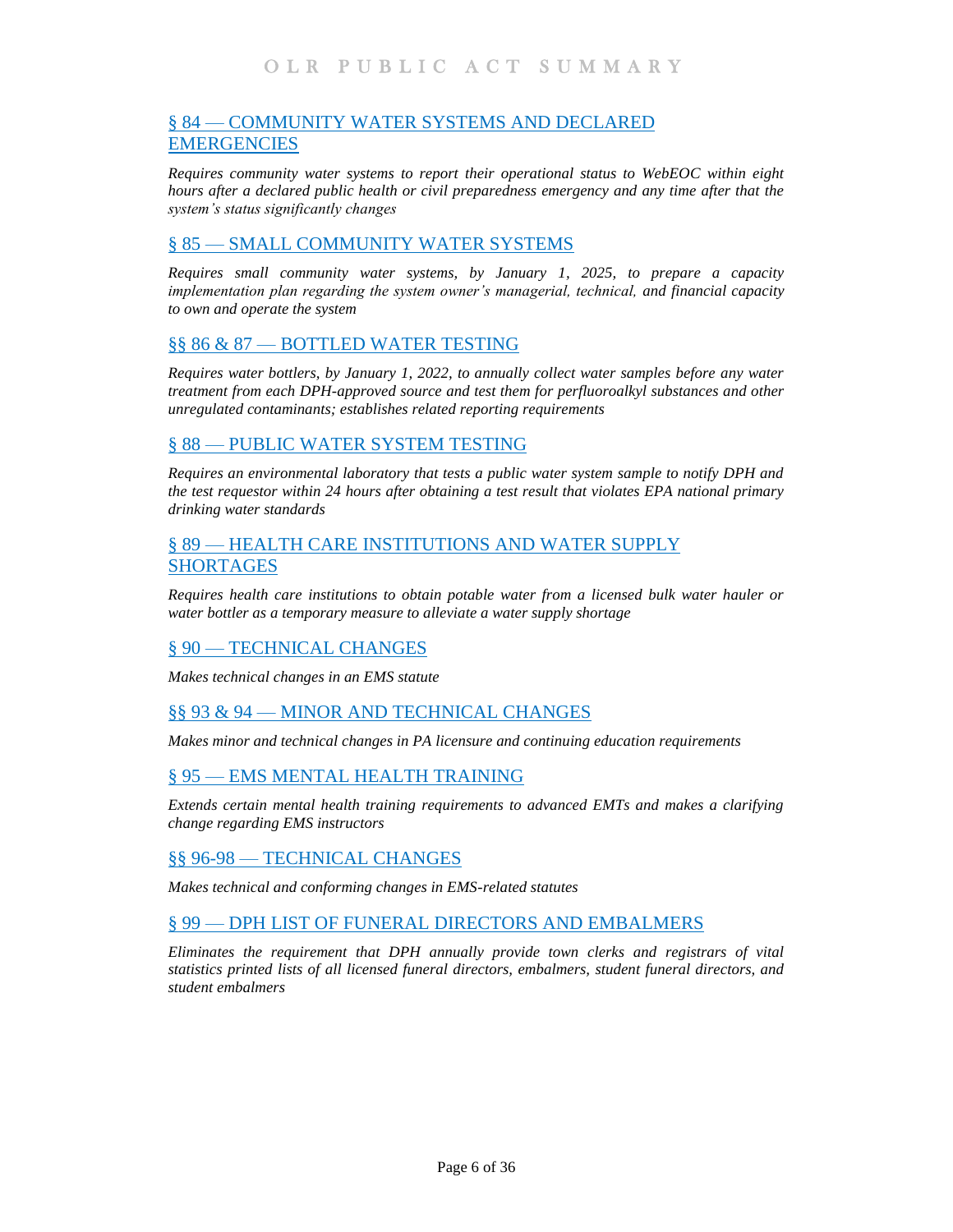#### <span id="page-6-0"></span>§§ 1 & 2 — REPLACEMENT PUBLIC WELLS

<span id="page-6-1"></span>*Allows (1) DPH to approve the location of replacement public wells if certain conditions are met and (2) local or district health directors to issue permits for these wells*

PA 19-117, §§ 73 & 74, allowed the Department of Public Health (DPH), under certain conditions, to approve the location of a replacement public well in Ledyard that did not meet the state's sanitary radius and minimum setback requirements for these water sources. This act extends these provisions to the entire state, under the same conditions.

As under PA 19-117, the act allows DPH to approve the replacement well's location if the well is:

- 1. needed by the water company to maintain and provide safe and adequate water to customers;
- 2. located in an aquifer of adequate water quality, as determined by historical water quality data from the supply source it is replacing; and
- 3. in a more protected location than the supply source it is replacing, as determined by DPH.

Under PA 19-117, if DPH approved the well's location, the local health director for Ledyard could issue a permit for the replacement well, but by no later than March 1, 2020. The act instead allows all local or district health directors, upon DPH's approval, to issue these permits in their respective jurisdictions, without a deadline.

EFFECTIVE DATE: October 1, 2021

# <span id="page-6-2"></span>§§ 3 & 4 — NOTIFICATION OF CERTAIN PROJECTS IN WATERSHEDS OR AQUIFER PROTECTION AREAS

<span id="page-6-3"></span>*Broadens the circumstances under which applicants must notify water companies and DPH about certain projects in watersheds and aquifer protection areas, and requires the applicants to notify DPH by email*

The act broadens the circumstances under which applicants must notify water companies and DPH about certain projects (see below) in watersheds and aquifer protection areas.

The act eliminates the prior condition requiring this notice only in cases where certain maps had been filed. Instead, it generally requires applicants to (1) notify the water company and DPH and (2) determine if the project is within a water company's watershed by consulting the maps on DPH's website. It requires them to email the notice to DPH at the address DPH designates on its website.

As under existing law, (1) notice to the water company must still be sent by certified mail, return receipt requested; (2) the notices must be sent within seven days after the application; and (3) the company and DPH have the right to be heard at any hearing on the application.

*Applicability*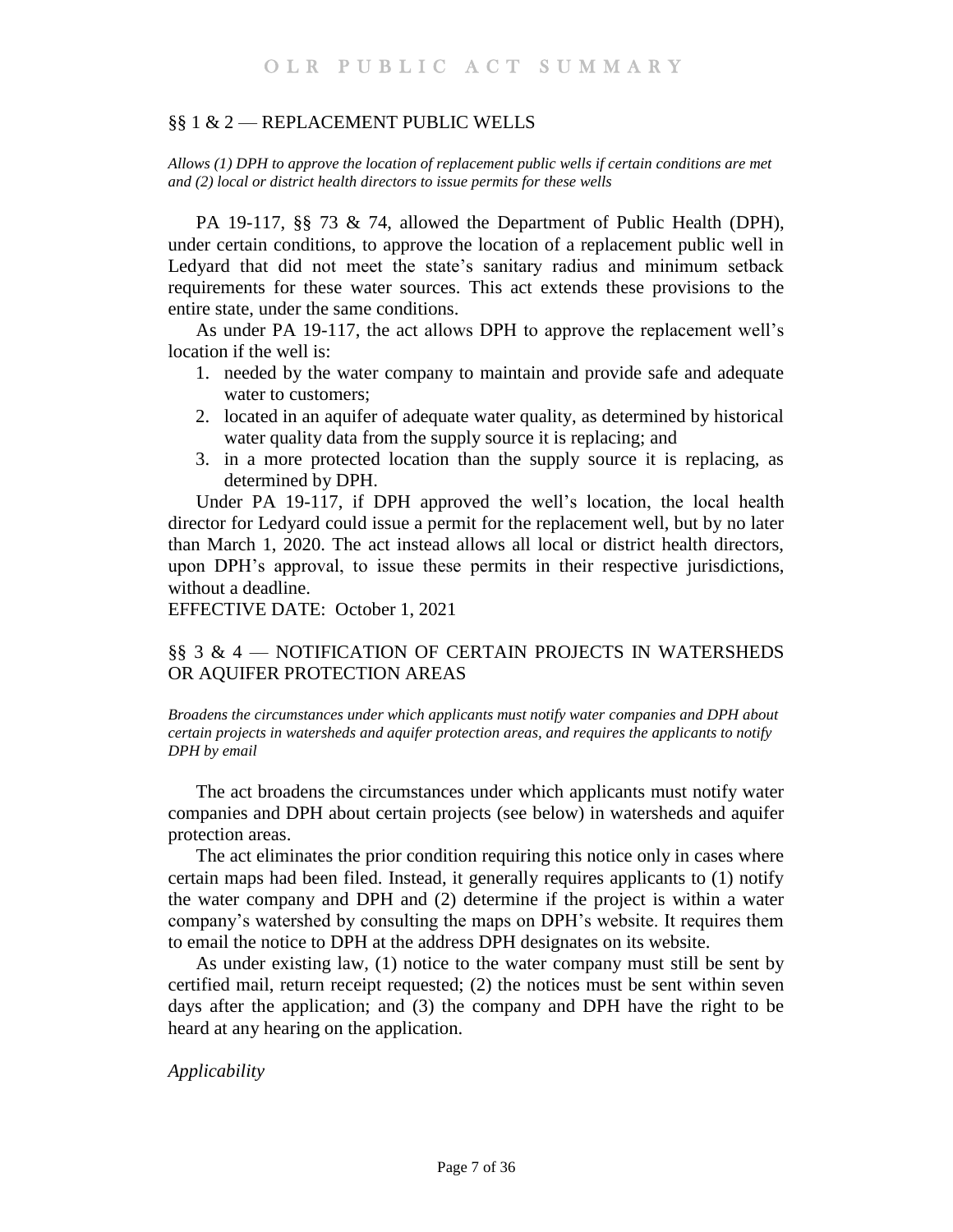These provisions generally apply to anyone filing an application, petition, or plan with the local zoning commission or appeals board for projects on a site within a water company's watershed or aquifer protection area. They also apply to regulated activities on inland wetlands or watercourses within a water company's watershed.

The act retains existing's law exemption from these notice requirements for the first type of application above (those to a local zoning commission or appeals board). Specifically, an applicant is exempt if (1) the town allows zoning agents to approve applications concerning sites within aquifer protection areas or watersheds and (2) the agent determines that the proposed activity will not adversely affect the public water supply.

EFFECTIVE DATE: October 1, 2021

# <span id="page-7-0"></span>§ 5 — ELECTRONIC REPORTING OF HOME LEAD INSPECTIONS

<span id="page-7-1"></span>*Requires local health departments and districts to use a DPH-prescribed electronic system to report home lead inspection findings and resulting actions*

By law, if a local health director receives a report that a child's blood lead level exceeds a certain threshold, the director must conduct an epidemiological investigation of the lead source. The director must report to DPH on the investigation's results and the actions taken to prevent further lead poisoning from that source.

The act specifically requires local health directors to report using a DPHprescribed web-based surveillance system. In practice, DPH uses the MAVEN surveillance system for this purpose.

EFFECTIVE DATE: October 1, 2021

## <span id="page-7-2"></span>§ 6 — PRIVATE WELLS AND SEMIPUBLIC WELLS

<span id="page-7-3"></span>*Clarifies that "private wells" supply water to residential populations only and requires owners of property with semipublic wells, not just residential wells, to notify buyers or renters of certain information on DPH's website*

The act makes minor and technical changes to clarify that "private wells" serve residential populations. As defined under existing law and the act, for provisions related to water quality testing, permitting, and sale or transfer, among other things, private wells supply water to a population of less than 25 people per day.

Existing law requires owners of residential property, before a property transaction (e.g., sale or rental), to notify the buyer or tenant that DPH's website contains educational material on private well testing. The act extends this requirement to owners of land with semi-public wells (e.g., wells supplying small businesses with under 25 employees). As under existing law, failure to provide the notice does not invalidate the transaction.

EFFECTIVE DATE: October 1, 2021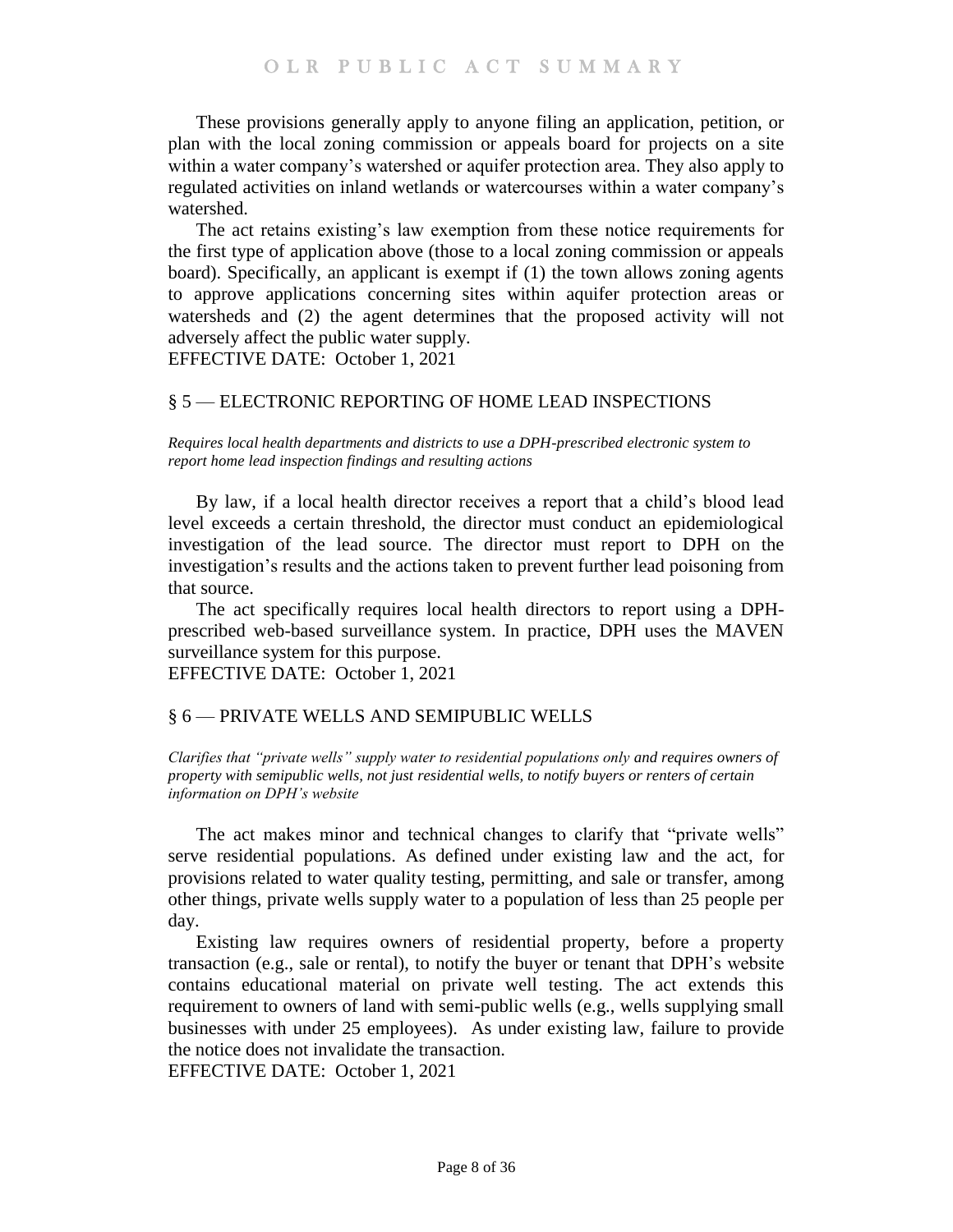# <span id="page-8-0"></span>§ 7 — RESIDENTIAL AND COMMERCIAL PROPERTY WATER SUPPLY **TESTING**

<span id="page-8-1"></span>*Requires property owners to notify tenants and lessees whenever a property's water supply is tested and exceeds any maximum contaminant level in state regulation or DPH's state drinking water action level list*

The act requires commercial and residential property owners to notify each tenant and the lessee of any rented property whenever the property's water supply is tested and exceeds any maximum contaminant level in state regulation or DPH's state drinking water action level list.

Under the act, the property owner must forward a copy of the test result notification to each tenant and lessee as soon as practicable, but not later than 48 hours after receiving it. The act also requires the local health director to take all reasonable steps to verify that the property owner does so.

By law, DPH sets drinking water quality standards (i.e., "action levels") to protect residents from health risks. In most cases, these standards mirror the federal Environmental Protection Agency's maximum contaminant levels for public system drinking water.

EFFECTIVE DATE: October 1, 2021

## <span id="page-8-2"></span>§ 8 — NURSING HOME OR RESIDENTIAL CARE HOME CITATIONS

<span id="page-8-3"></span>*Allows DPH to electronically submit citation notices to nursing homes and residential care homes*

Under prior law, DPH could only use certified mail to notify a nursing home or residential care home about a citation for noncompliance with specified laws and regulations. The act additionally allows DPH to send these notices and citations electronically, in a form and manner the commissioner sets. EFFECTIVE DATE: October 1, 2021

#### <span id="page-8-4"></span>§ 9 — LONG-TERM CARE FACILITY BACKGROUND CHECKS

<span id="page-8-5"></span>*Exempts long-term care facilities from complying with background check requirements in the event of an emergency or significant disruption*

By law, long-term care facilities generally must require background checks for prospective employees or volunteers who will have direct access to patients or residents. The act suspends this requirement if the DPH commissioner determines it is necessary to do so temporarily because of an emergency or significant disruption. In that case, the commissioner must inform the facility when (1) suspending the requirement and (2) lifting the suspension.

Under DPH's current policies and procedures for this background search program, the department may suspend the background search requirement for a facility for up to 60 days in an emergency or a significant disruption to (1) internet capabilities, (2) the functionality of the background search system, or (3) the state or long-term care facility workforce.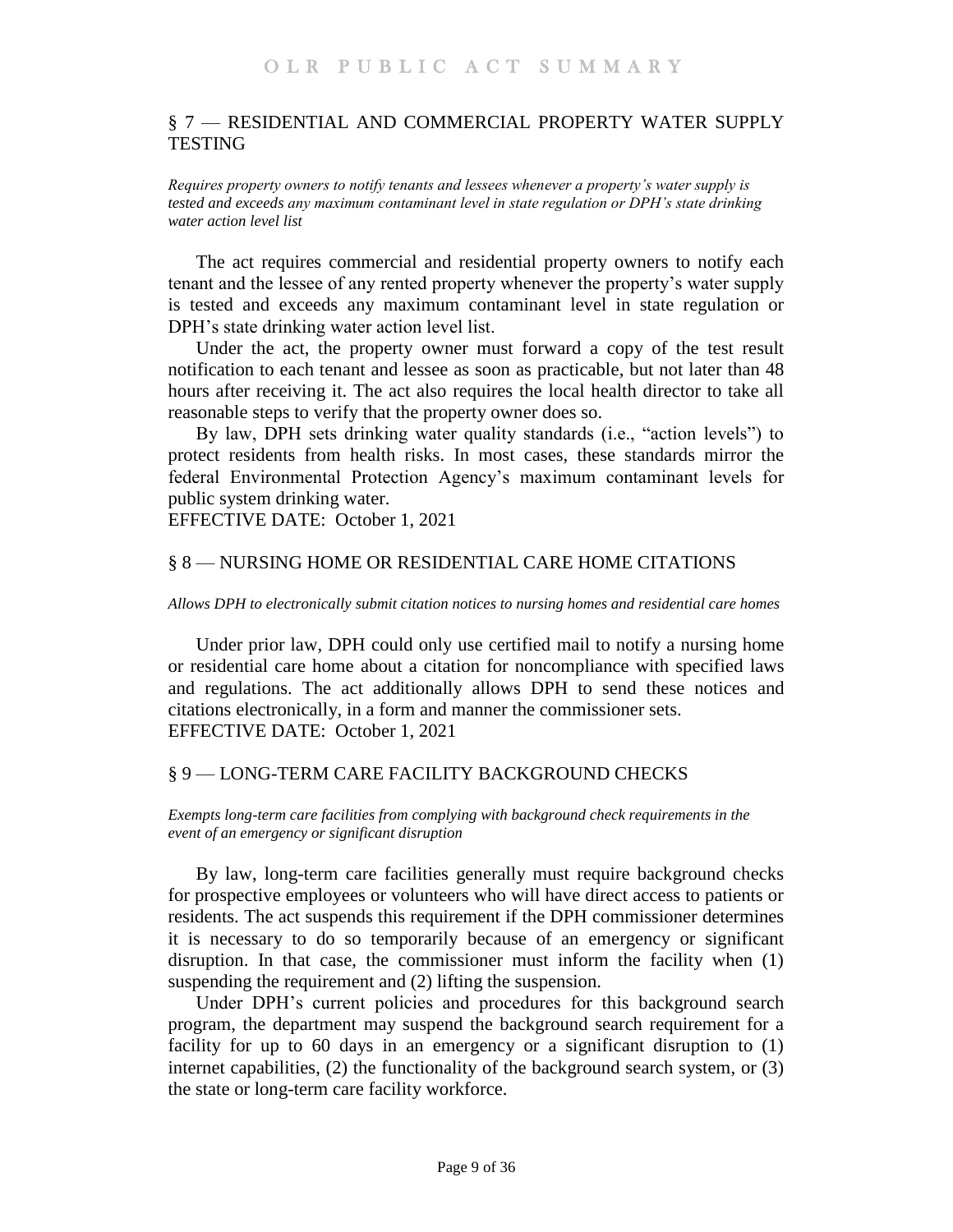## EFFECTIVE DATE: July 1, 2021

## <span id="page-9-0"></span>§§ 10 & 11 — AUTHORITY TO WAIVE EMS REGULATIONS

<span id="page-9-1"></span>*Under specified conditions, allows DPH to waive regulations that apply to EMS organizations or personnel*

The act allows the DPH commissioner to waive any regulations that apply to emergency medical services ("EMS") organizations or personnel if she determines that (1) doing so would not endanger the health, safety, or welfare of any patient or resident and (2) the waiver does not affect maximum allowable rates for each EMS organization or primary service area assignments.

Under the act, if the commissioner waives EMS regulations, she may:

- 1. impose waiver conditions assuring patients' or residents' health, safety, and welfare;
- 2. terminate the waiver if she finds that health, safety, or welfare has been jeopardized; and
- 3. adopt regulations establishing a waiver application procedure.

Existing law grants the commissioner generally similar waiver authority regarding DPH-licensed health care institutions (CGS § 19a-495).

The act also makes technical changes to another EMS statute (§ 10).

EFFECTIVE DATE: July 1, 2021, except for the technical changes, which are effective October 1, 2021.

#### <span id="page-9-2"></span>§§ 12-17 — APPRENTICE EMBALMERS AND FUNERAL DIRECTORS

<span id="page-9-3"></span>*Updates terminology regarding apprentice embalmers and funeral directors and allows mortuary science students to embalm up to 10 bodies under certain conditions*

The act (1) updates statutory terminology by replacing the terms "student embalmer" and "student funeral director" with "registered apprentice embalmer" and "registered apprentice funeral director" respectively and (2) makes related minor and technical changes. Existing law already requires these individuals to register as apprentices with DPH.

Additionally, the act specifies that (1) students enrolled in approved mortuary science education programs, with the DPH commissioner's consent, may embalm up to 10 human bodies as part of that program under a licensed embalmer's supervision and (2) this embalming counts toward the 50-body embalming requirement for licensure.

EFFECTIVE DATE: October 1, 2021

# <span id="page-9-4"></span>§ 18 — PROFESSIONAL COUNSELOR AND PROFESSIONAL COUNSELOR ASSOCIATE LICENSURE

<span id="page-9-5"></span>*Exempts certain professional counselor and professional counselor associate licensure applicants from specified requirements*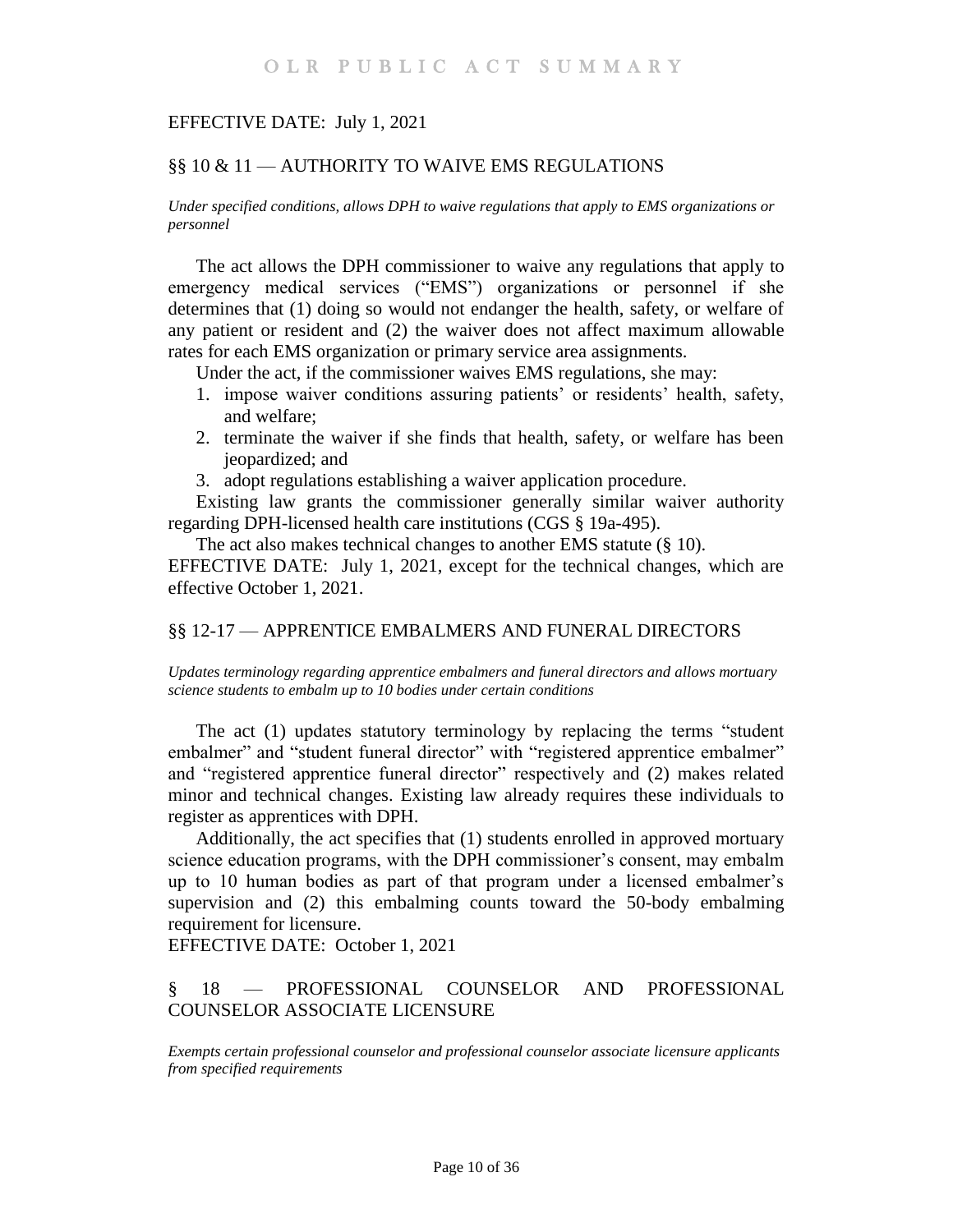#### *Professional Counselor Applicants*

The act exempts certain applicants for professional counselor licensure from specified requirements. In doing so, it generally reinserts a provision removed in 2019 that would grandfather in certain applicants who were already in school when licensure requirements changed in 2017.

The act applies to applicants who, by July 1, 2017, were matriculating students in good standing in a qualifying graduate program offered by a regionally accredited institution. Specifically, the act exempts these applicants from the requirements to have completed (1) a 100-hour counseling practicum; (2) a 600 hour clinical mental health counseling internship; and (3) graduate coursework in addiction and substance abuse counseling, trauma and crisis counseling, and diagnosing and treating mental and emotional disorders.

#### *Professional Counselor Associate Applicants*

Existing law provides alternate paths for professional counselor associate licensure. On one path, an applicant qualifies by earning a graduate degree in clinical mental health counseling through a program accredited by the Council for Accreditation of Counseling and Related Educational Programs.

Alternatively, an applicant qualifies by earning a graduate degree in counseling or a related mental health field from a regionally accredited institution and meeting additional requirements, including completing (1) at least 60 graduate semester hours in counseling or a related mental health field, (2) a 100 hour counseling practicum, and (3) a 600-hour clinical mental health counseling internship.

Under the act, these additional requirements do not apply to applicants on the second path above who, by July 1, 2022, earned such a graduate degree, if they accumulated at least 3,000 hours of experience under professional supervision. EFFECTIVE DATE: Upon passage

#### <span id="page-10-0"></span>§ 19 — MARITAL AND FAMILY THERAPY LICENSURE

<span id="page-10-1"></span>*Removes the specific statutory requirement that marital and family therapy licensure applicants' supervised practicum or internship include 500 clinical hours* 

Existing law for marriage and family therapist licensure requires, among other things, an applicant to have completed a supervised practicum or internship meeting certain standards.

The act removes the prior statutory requirement that the practicum or internship include at least 500 direct clinical hours, including 100 hours of clinical supervision. In practice, the Commission on Accreditation for Marriage and Family Therapy Education currently requires this same minimum number of hours.

EFFECTIVE DATE: Upon passage

<span id="page-10-2"></span>§§ 20 & 21 — VETERINARIAN INVESTIGATIONS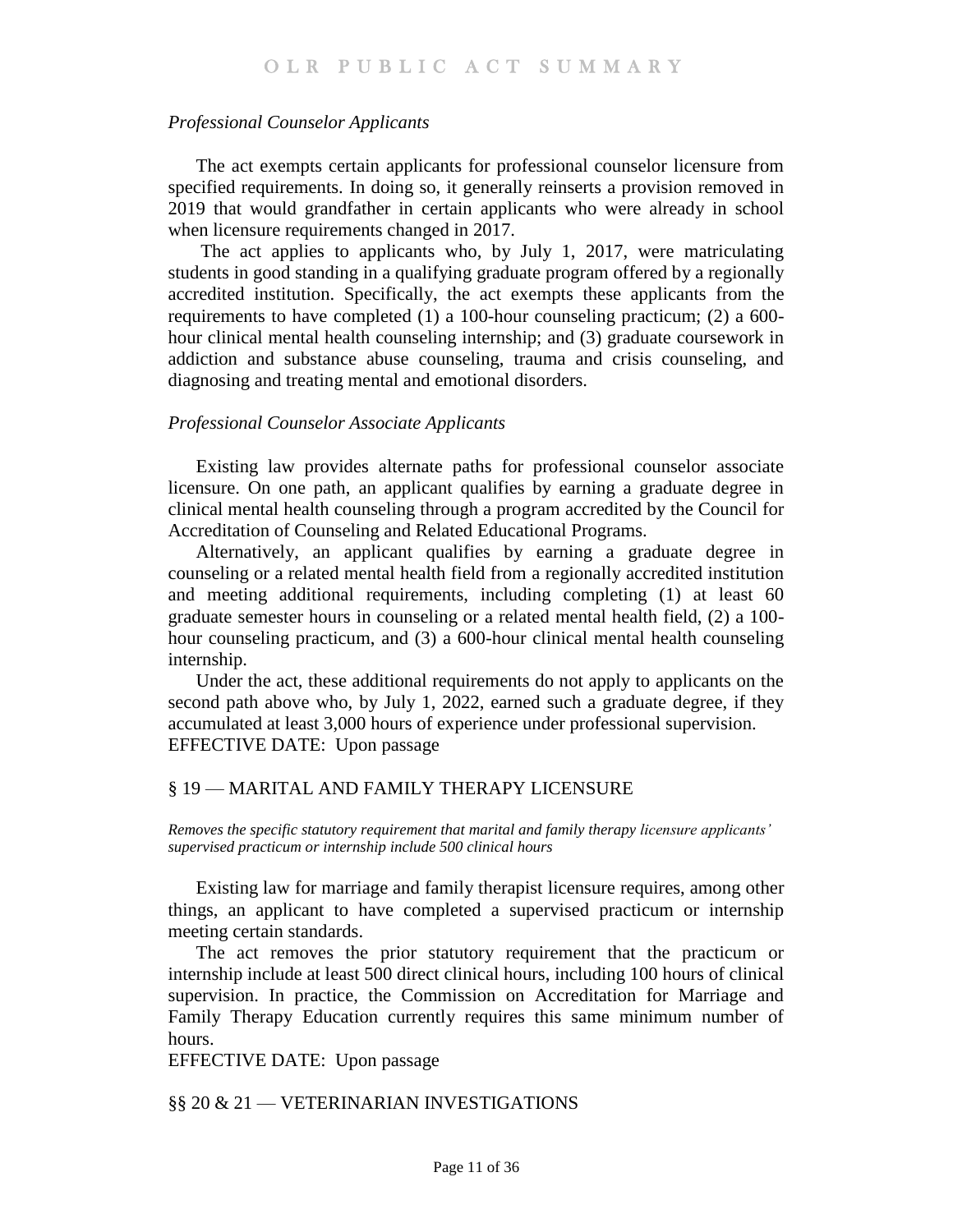# OLR PUBLIC ACT SUMMARY

#### <span id="page-11-0"></span>*Gives the complainant access to the investigation file when a complaint regarding a veterinarian is closed with no finding; specifically extends existing procedures for complaints against other providers to complaints against veterinarians*

The act requires DPH to provide information to a person who filed a complaint against a veterinarian when the case is closed with no finding. This applies to cases where DPH made a finding of no probable cause or failed to make a finding within the required 12-month investigation period.

The act also specifically extends to veterinarian investigations certain existing procedures that apply to investigations of several other DPH-licensed health professionals. For example, among these procedures:

- 1. the complainant must be given an opportunity to review, at DPH, certain records related to the complaint;
- 2. before resolving the complaint with a consent order, DPH must give the complainant at least 10 business days to submit an objection; and
- 3. if a hearing is held after a probable cause finding, DPH must give the complainant a copy of the hearing notice with information on the opportunity to present oral or written statements.

EFFECTIVE DATE: October 1, 2021

## <span id="page-11-1"></span>§ 22 — ELECTRONIC DEATH REGISTRY SYSTEM

<span id="page-11-2"></span>*Requires funeral directors, embalmers, and heath care practitioners certifying deaths to use the electronic death registry system if it is available*

The act requires funeral directors or embalmers, when completing death certificates, to use the state's electronic death registry system unless that system is unavailable, in which case they must use DPH-provided forms. Prior law required them to use the DPH forms.

Existing law authorizes certain health care practitioners to complete the medical certification portion of a death certificate. The act requires them, when certifying the facts of a decedent's death, to use the electronic system or, if it is unavailable, DPH-provided forms.

EFFECTIVE DATE: January 1, 2022

#### <span id="page-11-3"></span>§§ 23-25 — LOCAL AND DISTRICT HEALTH DEPARTMENTS

<span id="page-11-4"></span>*Makes various changes affecting municipal and district health departments, including making certain requirements consistent for both types of departments*

The act requires DPH approval for persons nominated for municipal health director appointments. Existing law already requires this approval for district health directors (CGS § 19a-242).

In municipalities with a population of at least 40,000 for five consecutive years, prior law prohibited municipal health directors from having a financial interest in or engaging in a job, transaction, or professional activity that substantially conflicted with the director's duties. The act extends this prohibition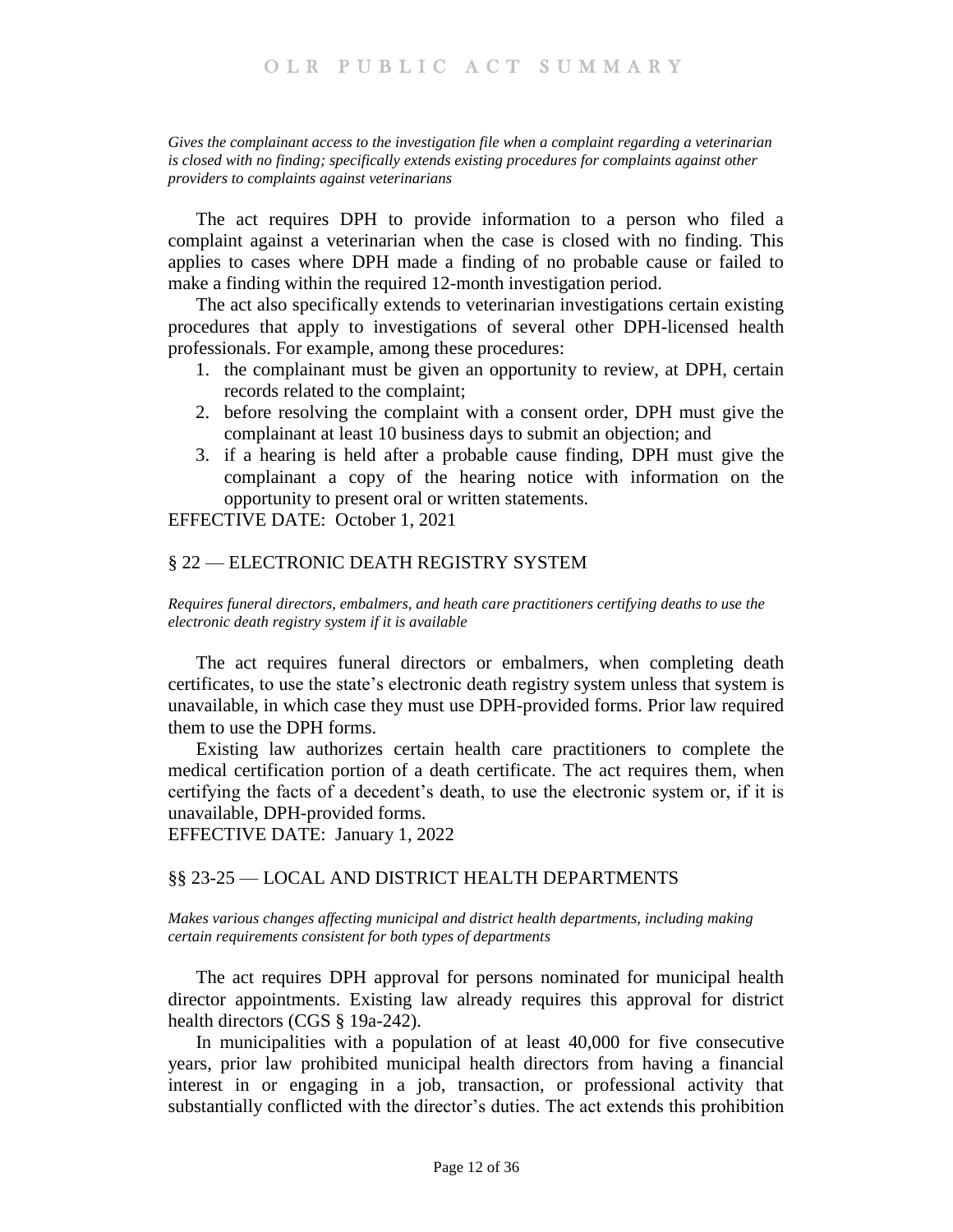to all municipal health directors, regardless of the town's size. Existing law already prohibits this for district health directors (CGS § 19a-244).

The act increases, from 30 to 60 days, the minimum vacancy of a municipal health director position before DPH may appoint someone to fill the vacancy. The act specifies that this person, when sworn, (1) is considered to be a municipal employee and (2) has all the powers and duties of municipal health directors.

For municipalities with part-time health departments, the act removes the requirements for (1) them to submit their public health program plans and budgets to DPH, (2) DPH to approve these plans and budgets, and (3) DPH to adopt related regulations.

For both local and district health departments, the act requires the municipality or district board, as applicable, to submit to DPH its written agreement with the director. They must do so upon the director's appointment or reappointment.

Additionally, the act requires district health directors, at the end of each fiscal year, to report to DPH on their activities during the prior year. This requirement already applies to municipal departments (§ 23).

The act also makes minor and technical changes. EFFECTIVE DATE: July 1, 2021

## *Background — Related Act*

PA 21-35, § 20, contains certain similar provisions as this act on local health directors.

# <span id="page-12-0"></span>§§ 26-29 — BEHAVIOR ANALYST ELIGIBILITY FOR THE PROFESSIONAL ASSISTANCE PROGRAM AND REPORTING OF IMPAIRED HEALTH PROFESSIONALS

<span id="page-12-1"></span>*Adds licensed behavior analysts to the list of providers eligible for the professional assistance program for health professionals and correspondingly increases their licensure renewal fee by \$5; adds these providers to the list of health professionals who must notify DPH if they are aware that another professional may be unable to safely practice*

The act adds licensed behavior analysts to the list of providers eligible for the professional assistance program for health professionals (currently, the Health Assistance InterVention Education Network (HAVEN); see *Background*).

The act increases, from \$175 to \$180, the annual license renewal fee for behavior analysts. The increase applies to applications to renew licenses that expire on or after October 1, 2021. The DPH commissioner must (1) quarterly certify the amount of revenue received as a result of the fee increase and (2) transfer it to the professional assistance program account. (In 2015, license renewal fees were similarly increased for professions already eligible for the program.)

The act also adds behavior analysts to the list of licensed health care professionals who must notify DPH if they are aware that another health professional may be unable to practice with skill and safety for various reasons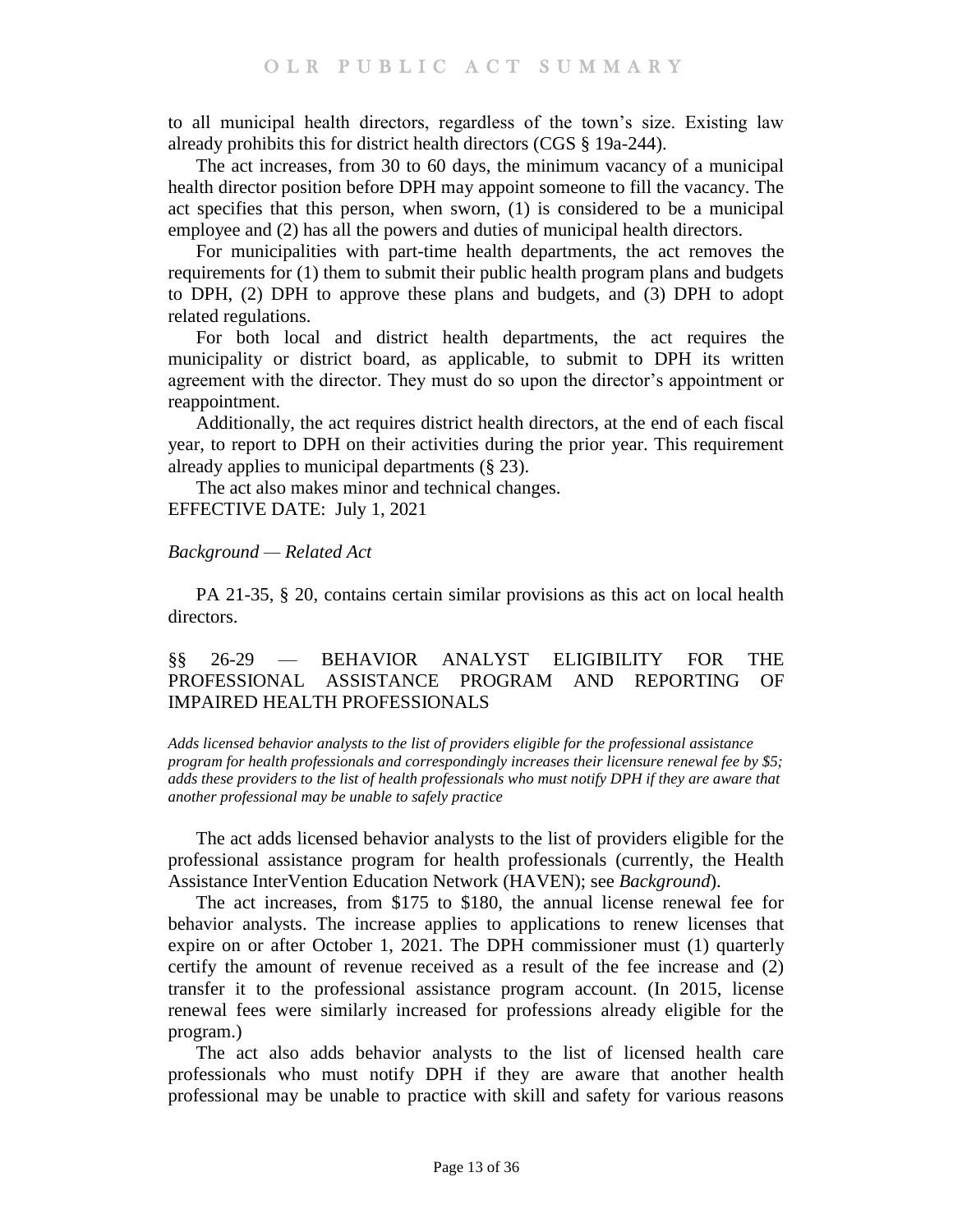(e.g., loss of motor skill, drug abuse, or negligence in professional practice). In some cases, this law also requires licensed health care professionals to report themselves to the department (e.g., following drug possession arrests).

Under this law, among other things:

- 1. the reporting professional must file a petition with DPH within 30 days after obtaining information to support the petition;
- 2. DPH must investigate all petitions it receives to determine if there is probable cause to issue charges and institute proceedings against the reported professional;
- 3. DPH may not restrict, suspend, or revoke a license until it gives the person notice and the opportunity for a hearing (except in an emergency requiring summary suspension); and
- 4. a health care professional that refers an impaired professional to the assistance program for intervention satisfies the law's reporting requirement in some cases.

EFFECTIVE DATE: July 1, 2021, except for the fee increase provision, which is effective upon passage, and the provisions on reporting practitioners unable to safely practice, which are effective October 1, 2021.

# *Background — Health Professional Assistance Program*

By law, this program is an alternative, voluntary, and confidential rehabilitation program that provides various services to health professionals with a chemical dependency, emotional or behavioral disorder, or physical or mental illness.

By law, before a health professional may enter the program, a medical review committee must (1) determine if he or she is an appropriate candidate for rehabilitation and participation and (2) establish terms and conditions for participation. The program must include mandatory, periodic evaluations of each participant's ability to practice with skill and safety and without posing a threat to the health and safety of any person or patient (CGS § 19a-12a).

# <span id="page-13-0"></span>§§ 30-32 — BEHAVIOR ANALYSTS AS MANDATORY REPORTERS OF ELDER ABUSE

#### <span id="page-13-1"></span>*Makes behavior analysts mandated reporters of abuse of the elderly or long-term care facility residents*

The act adds licensed behavior analysts to the list of professionals who must report (1) suspected abuse, neglect, abandonment, or exploitation of the elderly or long-term care facility residents or (2) if they suspect an elderly person needs protective services. They must report to the Department of Social Services (DSS) within 72 hours.

By law, a mandated reporter who fails to report to DSS within the deadline is subject to a \$500 fine. If the failure to report is intentional, the reporter can be charged with a class C misdemeanor for the first offense and a class A misdemeanor for any subsequent offense (see [Table on Penalties\)](https://www.cga.ct.gov/2021/rpt/pdf/2021-R-0123.pdf).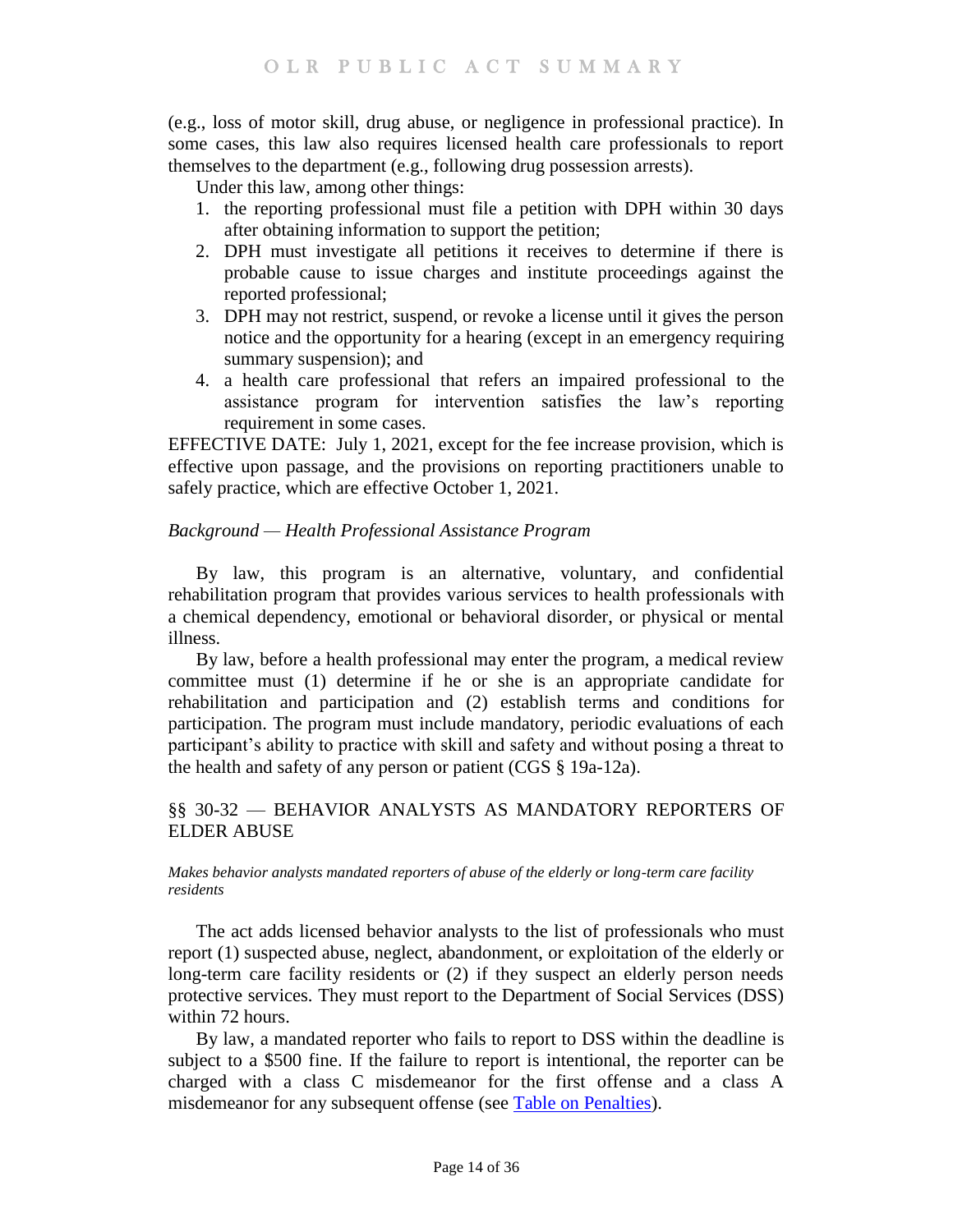#### EFFECTIVE DATE: October 1, 2021

#### <span id="page-14-0"></span>§ 33 — PALLIATIVE CARE ADVISORY COUNCIL

<span id="page-14-1"></span>*Requires the DPH commissioner to make an appointment to the Palliative Care Advisory Council if there is a spot that is vacant for at least one year; decreases the council's reporting frequency from annually to biennially*

Under existing law, the Palliative Care Advisory Council includes 13 members: two appointed by the governor, four by the legislative leaders, and seven by the DPH commissioner.

The act requires the DPH commissioner to make an appointment to the council if a spot is vacant for at least one year. If this occurs, she must notify the appointing authority about her selection at least 30 days before making the appointment.

By law, the council must report to the Public Health Committee. The act decreases the required reporting frequency from annually to every other year. As under prior law, the next report is due January 1, 2022. EFFECTIVE DATE: July 1, 2021

#### <span id="page-14-2"></span>§ 34 — CHRONIC DISEASE REPORTING

<span id="page-14-3"></span>*Eliminates the requirement for DPH to biennially report on chronic disease and the implementation of the department's chronic disease plan, and instead requires her to post the plan on the department's website*

By law, DPH must consult with the Office of Health Strategy and local health departments to develop, within available resources, a statewide chronic disease plan that is consistent with specified state and federal initiatives. DPH must implement the plan to meet certain objectives (e.g., reducing the incidence and effects of chronic diseases and improving care coordination).

The act eliminates the requirement for DPH to report biennially to the Public Health Committee on chronic disease and the plan's implementation. Instead, it requires the commissioner to post the plan on the department's website. EFFECTIVE DATE: Upon passage

#### <span id="page-14-4"></span>§ 35 — FACILITY OWNERSHIP CHANGES

#### <span id="page-14-5"></span>*Makes a minor change in the law on health care facility ownership changes*

By law, licensed health care institution ownership changes generally need prior DPH approval. Transfers to relatives are generally not subject to this requirement. But one existing exception to this is a transfer of 10% or more of the stock of a corporation, partnership, or association that owns or operates multiple facilities. The act specifies that this exception also applies to transfers involving limited liability companies meeting these same conditions. EFFECTIVE DATE: July 1, 2021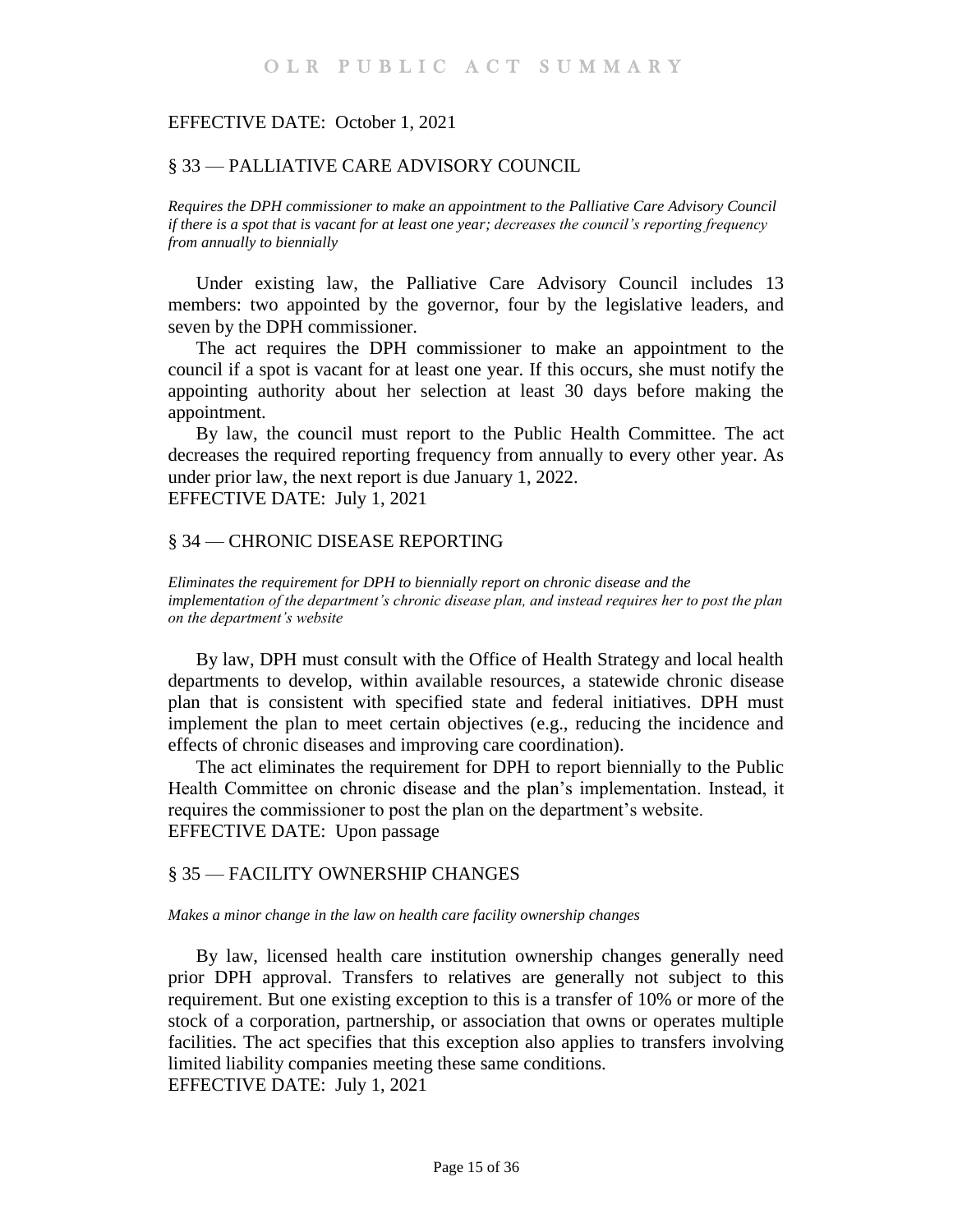#### <span id="page-15-0"></span>§ 36 — TUBERCULOSIS SCREENING

<span id="page-15-1"></span>*Requires health care facilities to maintain tuberculosis screening policies for their health care personnel that reflect the CDC's recommendations*

The act requires licensed health care facilities to have policies and procedures reflecting the National Centers for Disease Control and Prevention's (CDC) recommendations for tuberculosis (TB) screening, testing, treatment, and education for health care personnel.

Under the act, these facilities' direct patient care employees must receive TB screening and testing in compliance with these policies and procedures. This applies despite any contrary state law or regulation.

Among other things, the CDC generally recommends that health care personnel:

- 1. be screened for TB upon being hired and if there is a known exposure,
- 2. not receive annual TB testing unless there is known exposure or ongoing transmission at the facility, and
- 3. receive annual education in TB.

Current state regulations require annual tuberculin (skin) testing for employees of certain types of licensed facilities, such as assisted living services agencies (Conn. Agencies Reg., § 19-13-D105). EFFECTIVE DATE: July 1, 2021

## <span id="page-15-2"></span>§ 37 — PUBLIC NUISANCES

#### <span id="page-15-3"></span>*Specifies that violations of the state Fire Prevention Code are included within the public nuisance law*

By law, the state can bring an action to abate a public nuisance on any real property on which, within the previous year, there have been three or more (1) arrests for certain crimes, (2) arrest warrants issued for certain crimes indicating a pattern of criminal activity, or (3) municipal citations issued for certain violations. Among various other crimes, this applies to fire safety violations under specified laws. The act specifies that this includes violations under the state's Fire Prevention Code. (In doing so, it appears that the act reinserts statutory references that were inadvertently removed in 2017.)

EFFECTIVE DATE: October 1, 2021

## <span id="page-15-4"></span>§ 38 — PUBLIC HEALTH PREPAREDNESS ADVISORY COMMITTEE

<span id="page-15-5"></span>*Allows specified state agency and legislative members of the Public Health Preparedness Advisory Committee to appoint designees to serve in their place*

By law, the DPH commissioner must establish a Public Health Preparedness Advisory Committee to advise DPH on responses to public health emergencies.

The act allows several committee members to designate someone to serve in their place. This applies to the DPH and Department of Emergency Services and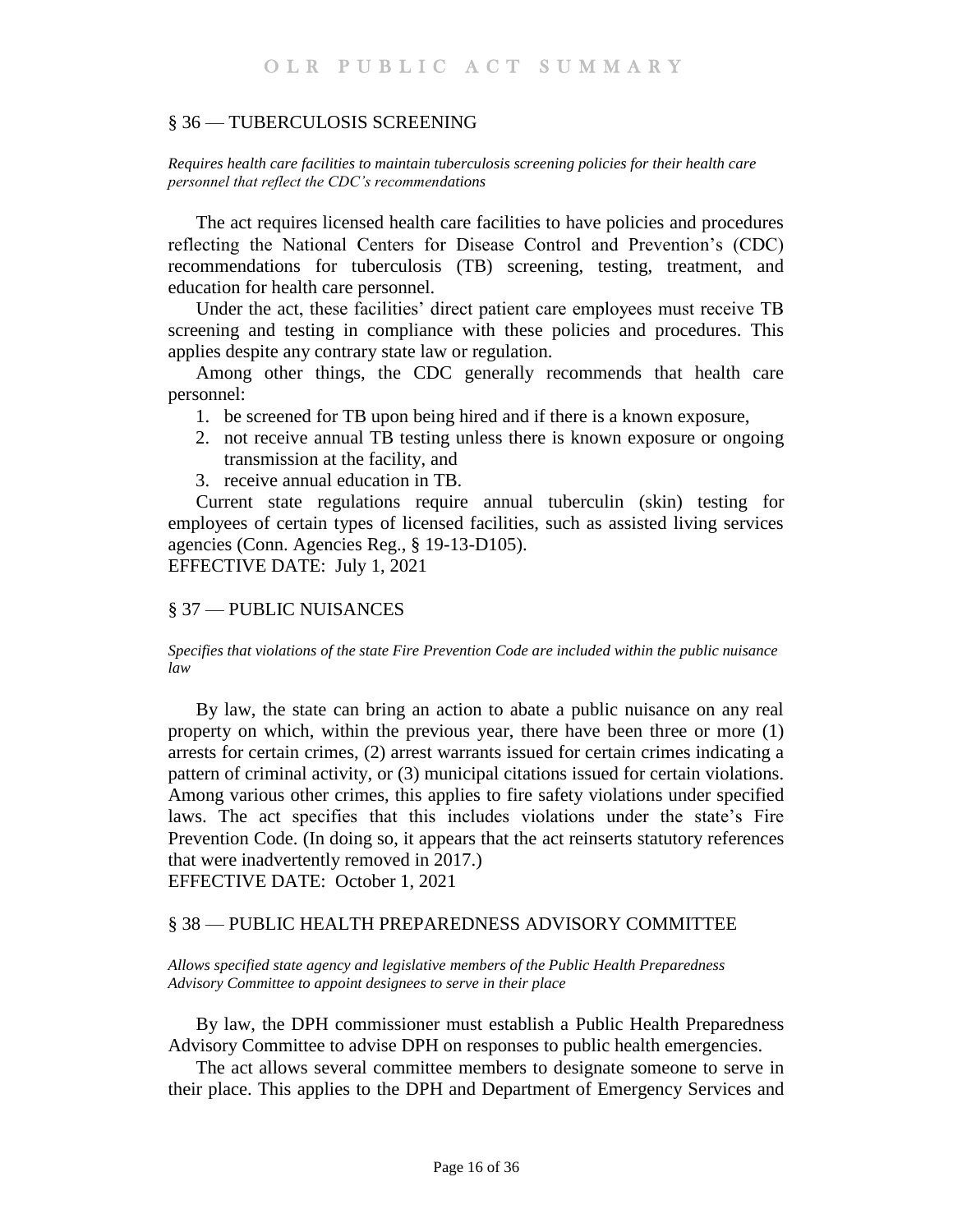Public Protection commissioners; the six legislative leaders; and the chairs and ranking members of the Public Health, Public Safety and Security, and Judiciary committees.

By law, the committee also includes (1) representatives of municipal and district health directors appointed by the DPH commissioner and (2) any other organizations or individuals the commissioner deems relevant to the effort. EFFECTIVE DATE: Upon passage

## <span id="page-16-0"></span>§ 39 — CLINICAL LABORATORIES

<span id="page-16-1"></span>*Requires clinical laboratories to give DPH a list of the blood collection facilities they own and operate*

The act requires licensed clinical laboratories to report to DPH the name and address of each blood collection facility they own and operate. They must report this information, in a form and manner DPH prescribes, (1) before obtaining or renewing their license and (2) whenever opening or closing a blood collection facility.

EFFECTIVE DATE: July 1, 2021

## <span id="page-16-2"></span>§ 40 — TECHNICAL CHANGES

<span id="page-16-3"></span>*Makes technical changes in a sanitarian statute* 

The act makes technical changes in a sanitarian statute. EFFECTIVE DATE: July 1, 2021

## <span id="page-16-4"></span>§ 41 — SOCIAL WORKER CONTINUING EDUCATION

<span id="page-16-5"></span>*Increases the maximum hours of continuing education that social workers may complete online or through home study*

The act increases, from six to 10, the maximum hours of continuing education that social workers may complete online or through home study during each oneyear registration period. By law, social workers generally must complete 15 hours of continuing education each registration period, starting with their second license renewal.

EFFECTIVE DATE: Upon passage

# <span id="page-16-6"></span>§ 42 — MANAGEMENT OF SPAS AND SALONS

<span id="page-16-7"></span>*Allows massage therapists to manage spas and salons*

Under prior law, starting on July 1, 2021, each spa or salon that employed hairdressers, cosmeticians, estheticians, or eyelash or nail technicians had to be managed by someone with a DPH credential for one of those professions. The act (1) extends this requirement to spas or salons that employ massage therapists and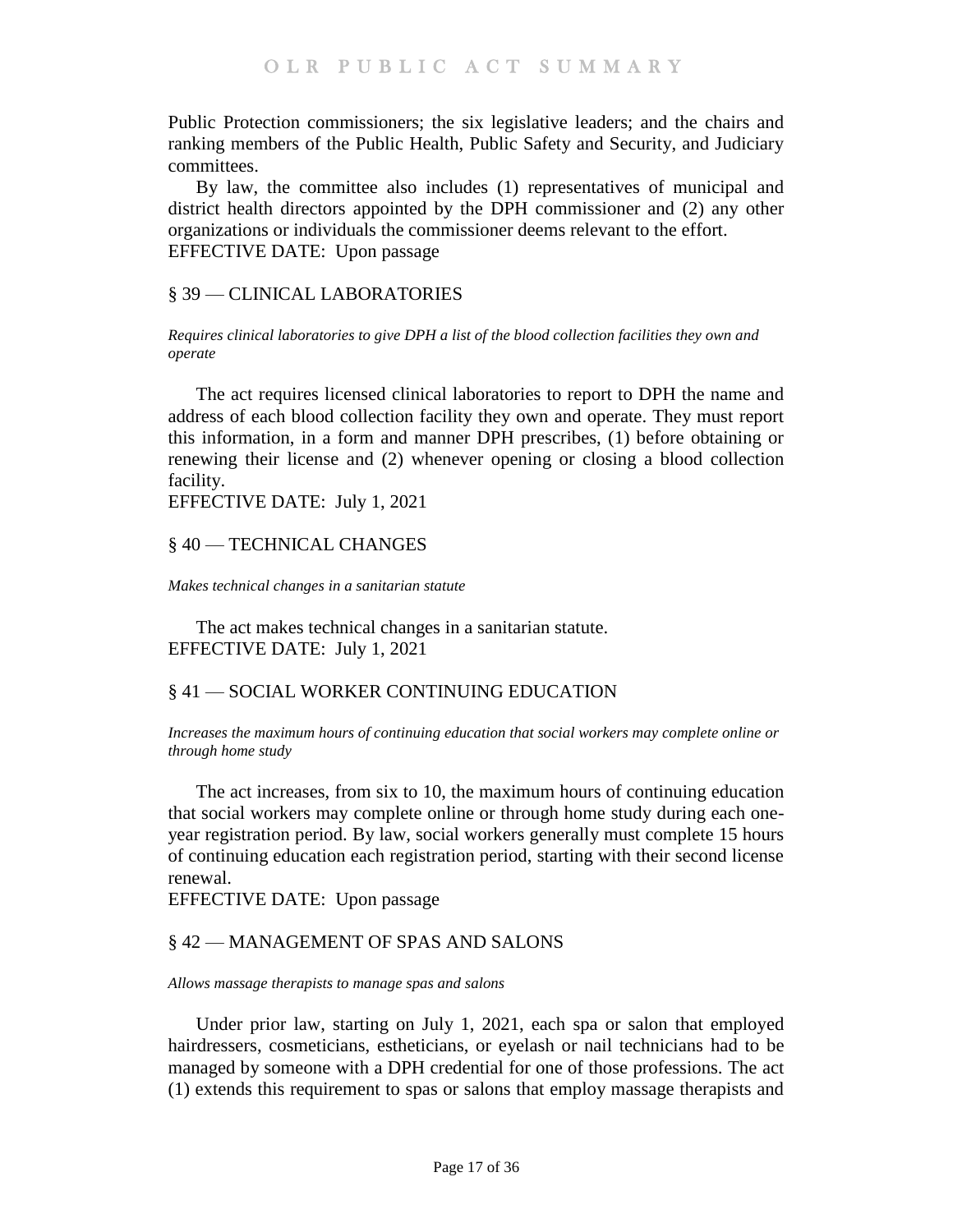(2) allows licensed massage therapists to manage a spa or salon employing any of these individuals.

EFFECTIVE DATE: Upon passage

<span id="page-17-1"></span><span id="page-17-0"></span>§ 43 — OUT OF STATE PRACTITIONERS ALLOWED IN EMERGENCY *Expands the types of out-of-state health care providers authorized to temporarily practice in Connecticut during a declared public health emergency*

By law, DPH may temporarily suspend, for up to 60 days, licensing, certification, and registration requirements to allow various health care practitioners credentialed in another state, territory, or the District of Columbia to practice in Connecticut during a declared public health emergency (see *Background*).

The act expands the types of out-of-state practitioners allowed to practice in Connecticut under these circumstances to include: alcohol and drug counselors; art and music therapists; behavior analysts; certified dietician-nutritionists; dentists and dental hygienists; genetic counselors; occupational therapists; radiographers, radiologic technologists, radiologist assistants, and nuclear medicine technologists; and speech and language pathologists. (In doing so, it codifies certain provisions in the governor's 2020 executive orders 7O, 7DD, and 7HHH).

As under existing law, the act permits these practitioners to work only within their scope of practice as permitted by Connecticut law. EFFECTIVE DATE: Upon passage

## *Background — Out-of-State Practitioners Allowed During Emergency*

Existing law allows the following health care practitioners to temporarily practice in Connecticut during a declared public health emergency, upon the issuance of a DPH order: emergency medical personnel, physicians and physician assistants, physical therapists, nurses and nurses' aides, respiratory care practitioners, psychologists, marital and family therapists, clinical social workers, professional counselors, paramedics, embalmers and funeral directors, sanitarians, asbestos contractors and consultants, and pharmacists.

## <span id="page-17-2"></span>§ 44 — NURSING HOME ADMINISTRATOR LICENSURE

#### <span id="page-17-3"></span>*Eliminates the requirement that DPH administer the required examination for nursing home administrator licensure applicants*

By law, an applicant for a nursing home administrator license must meet specified education and training requirements and pass a DPH-prescribed examination. The act eliminates the requirement that DPH also administer the examination. (In practice, these examinations are administered by national organizations.)

EFFECTIVE DATE: July 1, 2021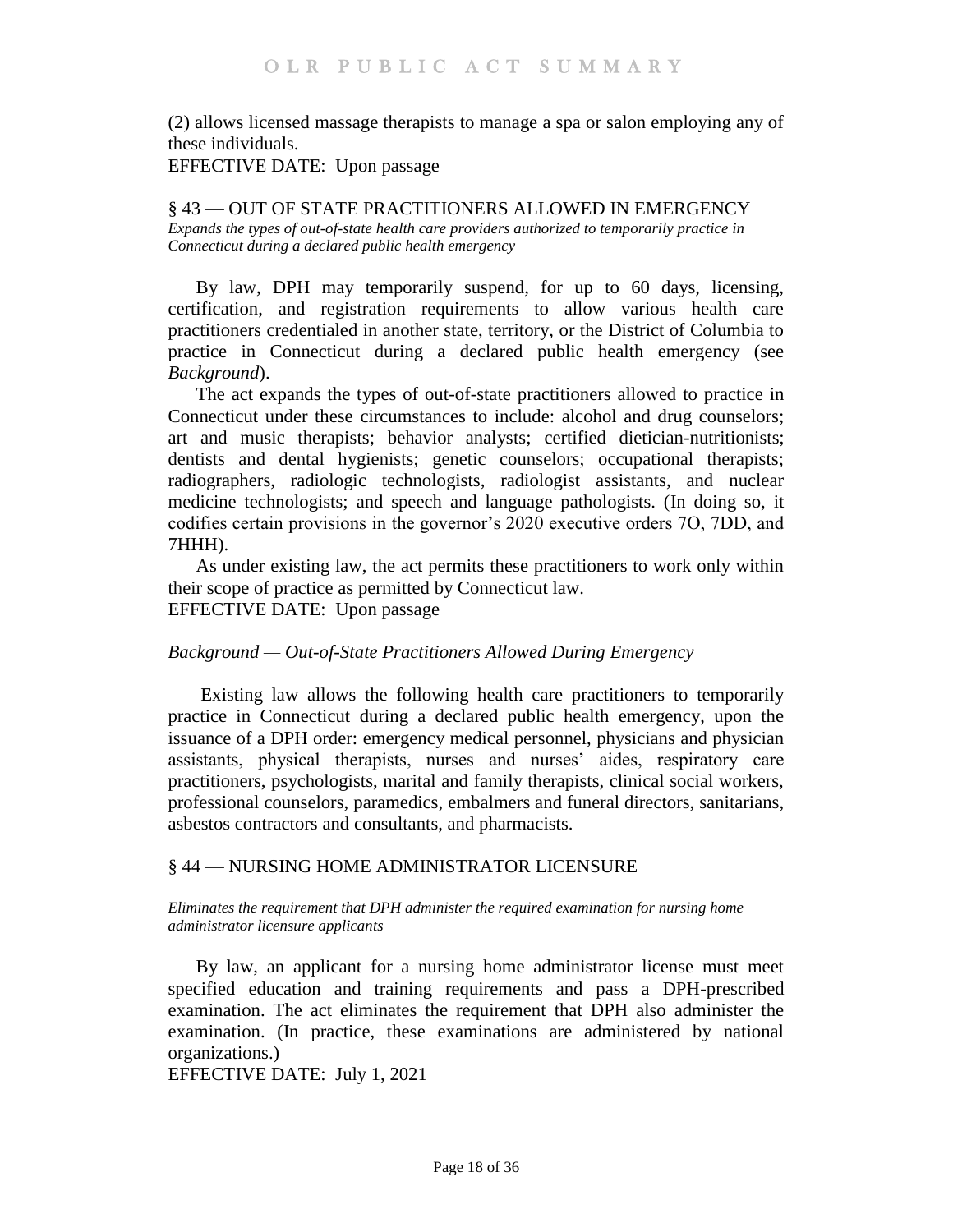#### <span id="page-18-0"></span>§§ 45-51 & 53 — HOSPICE AGENCIES

<span id="page-18-1"></span>*Adds "hospice agencies" to the statutory definition of a "health care institution" and makes related technical changes; removes "substance abuse treatment facilities" from the statutory definition of a health care institution*

#### *Definitions*

The act adds to the statutory definition of a "health care institution" a "hospice agency," which it defines as a public or private organization that provides home care and hospice services to terminally ill patients.

In doing so, it extends to these agencies statutory requirements for health care institutions regarding, among other things, licensure and inspections, access to patient records, and disclosure of HIV-related information. Previously, a hospice agency had to be licensed as a home health care agency.

The act also makes related technical and conforming changes to long-term care statutes on, among other things, the state's long-term care facility background check program and the administration of medication by certified unlicensed personnel.

Additionally, the act removes "substance abuse treatment facilities" from the definition of "health care institution" to conform to current practice. (DPH currently licenses these facilities as "behavioral health facilities.")

#### *Licensure Fees*

The act extends to hospice agencies and home health aide agencies the licensure and inspection fee of \$100 per satellite office that existing law requires for home health care agencies. (It does not set a corresponding agency licensure and inspection fee.) As under existing law, the fee must be paid biennially to DPH, except for Medicare- and Medicaid-certified agencies, which are licensed and inspected every three years.

EFFECTIVE DATE: July 1, 2021

#### <span id="page-18-2"></span>§§ 45, 56, 91 & 92 — ASSISTED LIVING SERVICES AGENCIES

<span id="page-18-3"></span>*Requires managed residential communities (MRCs) that provide assisted living services to become licensed as an assisted living services agency (ALSA), requires an MRC that intends to contract with an ALSA for services to apply to DPH prior to doing so, and requires an ALSA to obtain DPH approval before providing services as a dementia special care unit or program*

#### *Licensure*

Under existing law, the state does not license assisted living facilities. Instead, it licenses and regulates assisted living service agencies (ALSAs) that provide assisted living services. ALSAs can only provide these services at a managed residential community (MRC). MRCs are not licensed by the state but must provide certain core services and meet regulatory requirements.

The act requires an MRC that wishes to provide assisted living services to obtain a DPH license as an ALSA, or arrange for the services with a licensed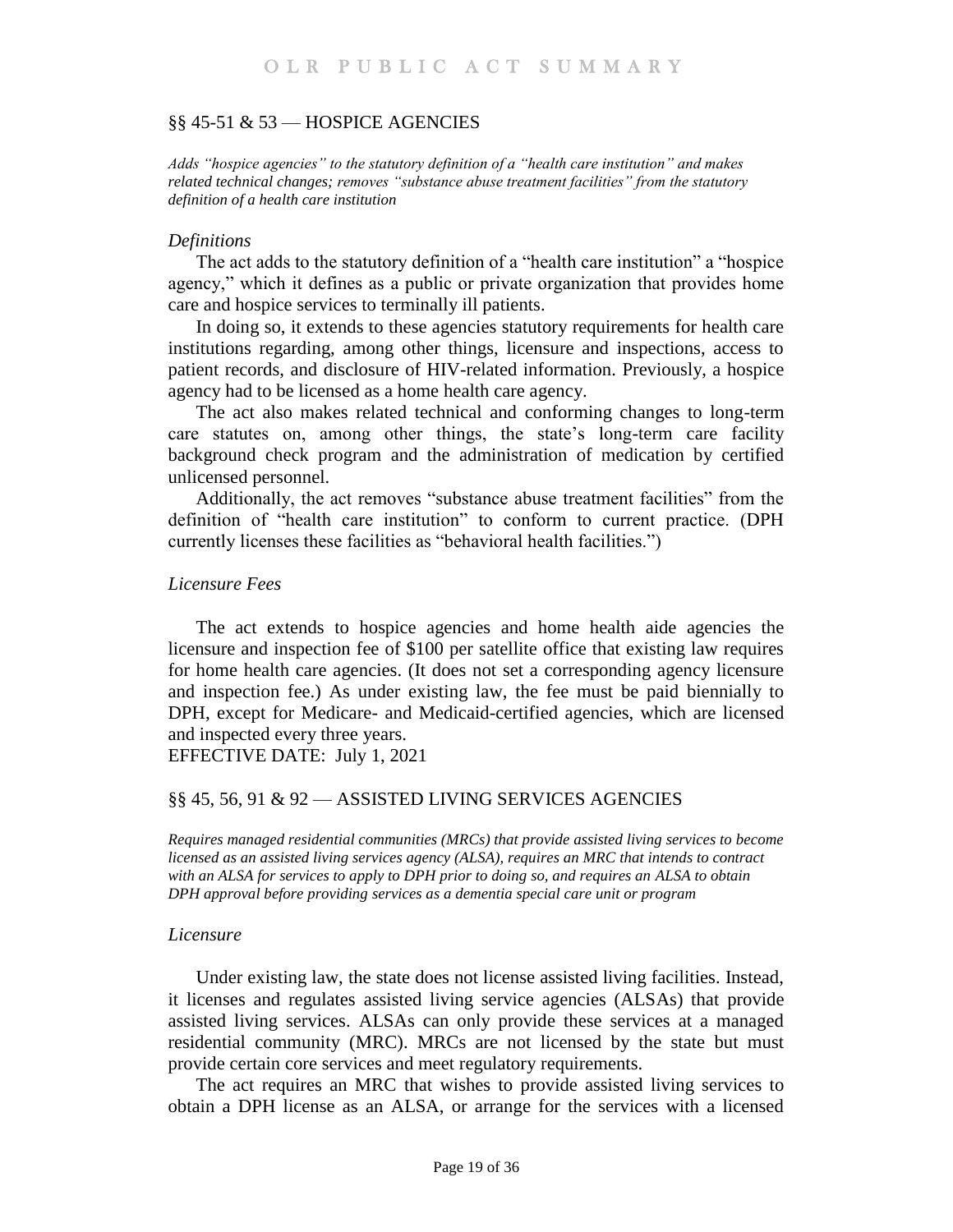ALSA. For the latter, the MRC must apply to DPH in a manner the commissioner prescribes, as under current regulation (Conn. Agencies Reg., § 19-13-D105).

## *Dementia Special Care Units and Programs*

The act prohibits an ALSA from providing services as a dementia special care unit or program unless they obtain DPH approval.

An ALSA that provides services as a dementia special care unit or program must (1) ensure they have adequate staff to meet residents' needs and (2) submit to DPH a list of dementia special care units or locations and their staffing plans when applying for an initial or renewal license or upon DPH request.

The act also requires an ALSA to ensure all services provided individually to clients are fully understood by the client or the client's representative, and that the client or representative is made aware of their cost.

Additionally, the act makes technical changes, renaming "Alzheimer's special care units or programs" "dementia special care units or programs" in various public health statutes.

By law, a dementia special care unit or program is one that locks, secures, or segregates residents with a diagnosis of probable Alzheimer's disease, dementia, or other similar disorder. The unit or program must be one that prevents or limits access by a resident outside the designated or separated area and advertises or markets itself as providing specialized care or services for those with Alzheimer's disease or dementia.

## *Regulations*

The act permits the DPH commissioner to adopt regulations to implement the act's provisions.

EFFECTIVE DATE: July 1, 2021, except upon passage for certain technical changes.

## <span id="page-19-0"></span>§ 52 — HOME HEALTH ORDERS

<span id="page-19-1"></span>*Allows physician assistants and advanced practice registered nurses to issue orders for home health care agency services, hospice agency services, and home health aide agency services*

The act allows physician assistants (PAs) and advanced practice registered nurses (APRNs) licensed in Connecticut to issue orders for home health care agency services, hospice agency services, and home health aide agency services. It also allows PAs and APRNs licensed in bordering states to order home health care agency services.

Under prior law, only a physician could issue these orders. EFFECTIVE DATE: July 1, 2021

## *Background — Related Act*

PA 21-133, § 2, allows APRNs and PAs licensed in Connecticut and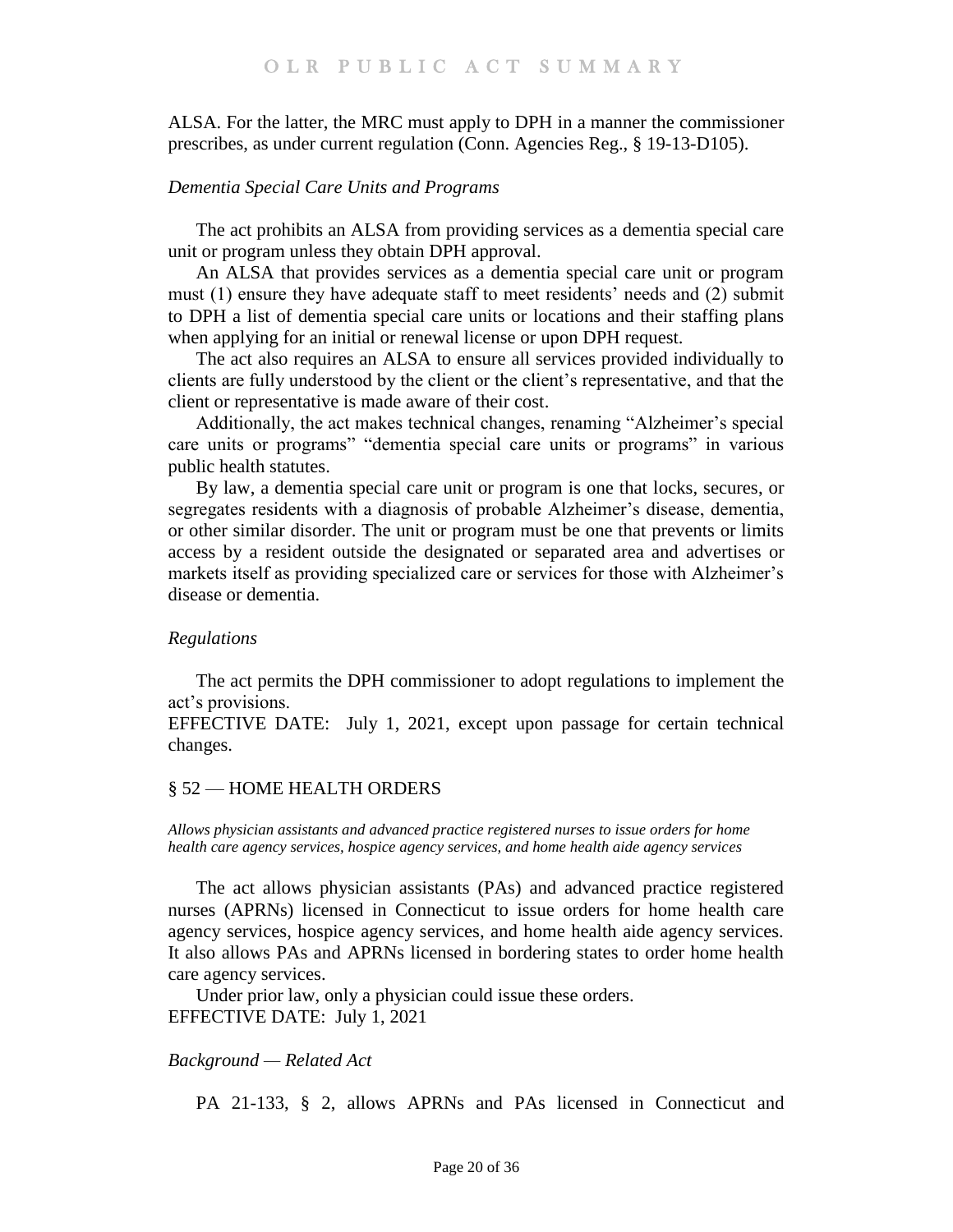bordering states to order home health care agency, hospice home health care agency, and home health aide agency services.

# <span id="page-20-0"></span>§ 54 — NURSING HOME EXPANDED BED CAPACITY DURING **EMERGENCY**

<span id="page-20-1"></span>*Allows DPH to suspend nursing home licensure requirements to allow homes to temporarily increase their bed capacity to provide services to patients during a declared public health emergency*

The act allows the DPH commissioner to suspend licensure requirements for chronic and convalescent nursing homes to allow them to temporarily provide services to patients with a reportable disease, emergency illness, or health condition during a declared public health emergency.

Under the act, nursing homes may provide these services under their existing license if they (1) provide services to patients in a building that is not physically connected to its licensed facility or (2) expand their bed capacity in a part of a facility that is separate from the licensed facility.

A nursing home that intends to provide services in this manner must first apply to DPH in a form and manner the commissioner prescribes. The application must include:

- 1. information on the facility's ability to sufficiently address residents' and staff's health, safety, or welfare;
- 2. the facility's address;
- 3. an attestation that all equipment located at the facility is maintained according to the manufacturer's specifications and can meet residents' needs;
- 4. information on the facility's maximum bed capacity; and
- 5. information indicating that the facility is compliant with state laws and regulations for its operation.

The act requires the department, upon receiving the application, to conduct a scheduled inspection and investigation of the applicant's facilities to ensure that they comply with state licensing laws and regulations. After doing so, the department must notify the applicant of its decision to approve or deny the application.

EFFECTIVE DATE: July 1, 2021

## <span id="page-20-2"></span>§ 55 — IV CARE IN NURSING HOMES

<span id="page-20-3"></span>*Allows registered nurses employed by nursing homes to administer medications intravenously or draw blood from a central line for laboratory purposes under certain conditions*

The act allows chronic and convalescent nursing homes to allow a licensed registered nurse (RN) they employ to:

- 1. draw blood from a central line for laboratory purposes, provided the facility has an agreement with a laboratory to process the specimens or
- 2. administer IV therapy or a medication dose by intravenous injection, if the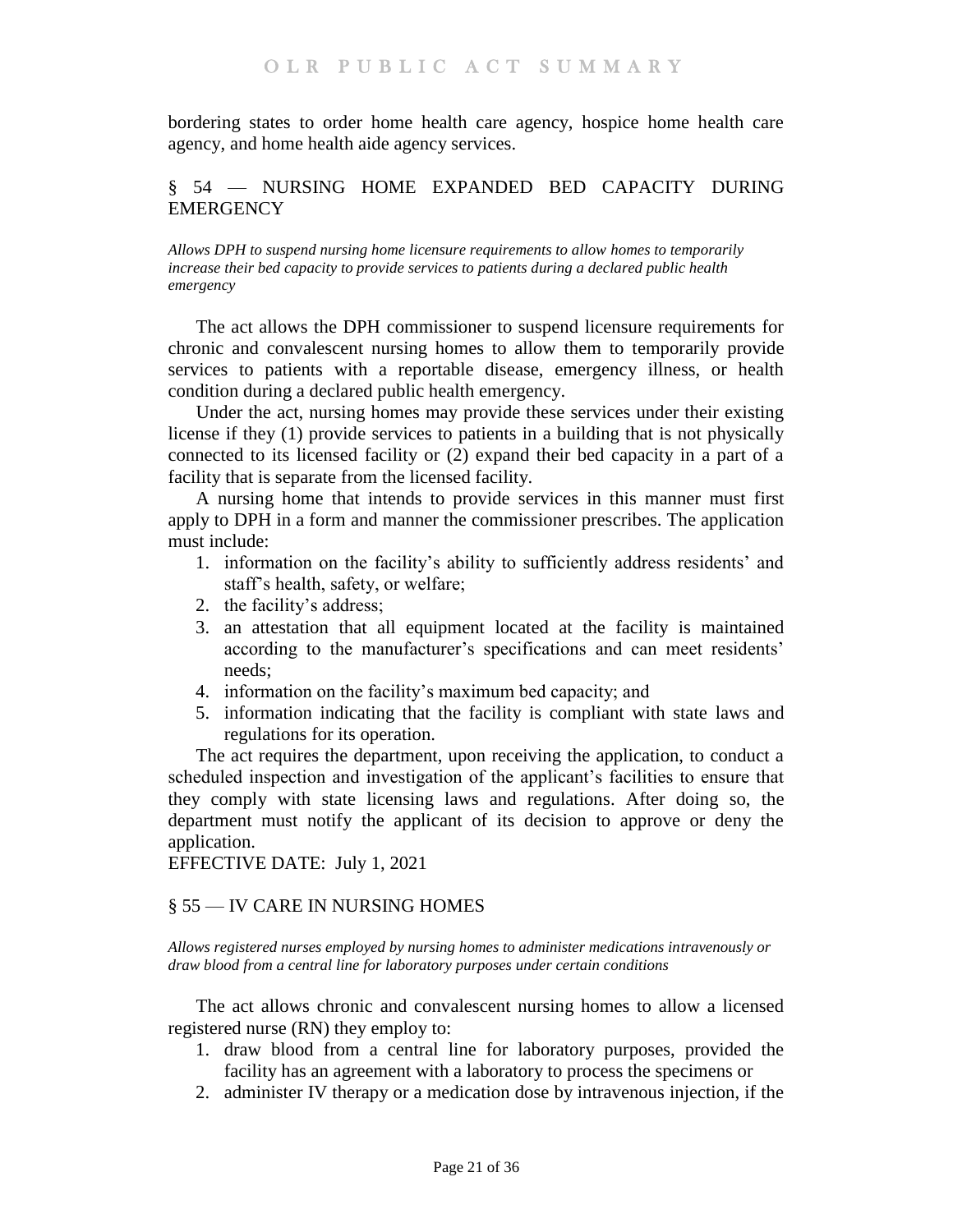medication is on a list approved by the facility's governing body, pharmacist, and medical director for intravenous injection by an RN.

Under the act, an RN may perform these services only if he or she has been properly trained to do so by the home's nursing director or an intravenous infusion company. It requires the home's administrator to ensure that the RN is appropriately trained and competent and provide related documentation to DPH upon request.

The act also requires the nursing home to notify the DPH commissioner if it employs RNs who provide these services.

EFFECTIVE DATE: July 1, 2021

## <span id="page-21-0"></span>§ 57 — BED POSITIONS IN LONG-TERM CARE FACILITIES

<span id="page-21-1"></span>*Requires chronic disease hospitals, nursing homes, and residential care homes to position beds in a manner that promotes resident care and meets certain requirements*

The act requires chronic disease hospitals, nursing homes, and residential care homes to position beds in a manner that promotes resident care. Specifically, the bed position:

- 1. cannot act as a restraint to the resident;
- 2. cannot create a hazardous situation, including the possibility of entrapment, an obstacle to evacuation, or blocking or being close to a heat source;
- 3. must allow for infection control; and
- 4. must provide at least a three-foot clearance at the sides and foot of each bed, as under existing law.

EFFECTIVE DATE: July 1, 2021

# <span id="page-21-2"></span>§ 58 — REGULATIONS ON AMBULANCE STAFFING

<span id="page-21-3"></span>*Makes a technical change by updating terminology in the statute requiring DPH to adopt regulations on ambulance staffing*

The act makes a technical change to the statute requiring the DPH commissioner to adopt regulations requiring ambulances to be staffed with at least one certified emergency medical technician (EMT) and one certified emergency medical responder (EMR). It updates terminology by replacing the terms "emergency medical response services" with "ambulance" and "medical response technician" with "emergency medical responder." EFFECTIVE DATE: October 1, 2021

## <span id="page-21-4"></span>§§ 59 & 95 — CONTINUING EDUCATION FOR EMS PERSONNEL

<span id="page-21-5"></span>*Requires EMS personnel to document their required continuing education hours in a manner the DPH commissioner prescribes, instead of using a DPH-approved online database*

The act requires EMS personnel to enter, track, and reconcile their required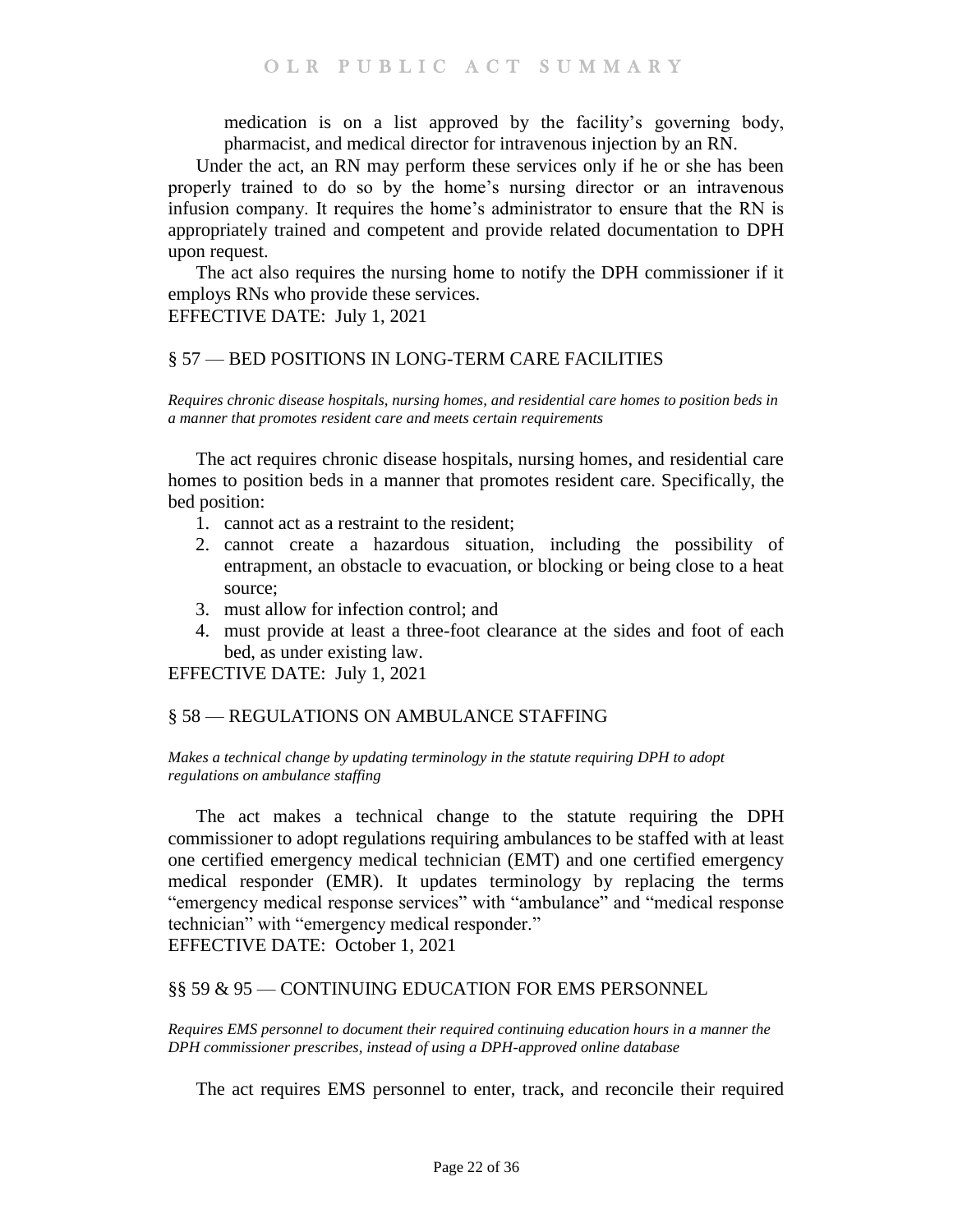continuing education hours in a form and manner the DPH commissioner prescribes, instead of using a DPH-approved online database. It also makes a related conforming change.

By law, EMS personnel include EMRs, EMTs, advanced EMTs, and EMS instructors.

EFFECTIVE DATE: July 1, 2021, except a conforming change is effective upon passage.

#### <span id="page-22-0"></span>§ 60 — EMS ADVISORY BOARD

<span id="page-22-1"></span>*Requires the DPH commissioner to appoint a member to the Connecticut EMS Advisory Board if the appointment is vacant for more than one year and notify the appointing authority of the appointment at least 30 days in advance*

The act requires the DPH commissioner to appoint a member to the Connecticut EMS Advisory Board if the appointment is vacant for more than one year. The commissioner must notify the appointing authority of her appointee's identity at least 30 days before making the appointment.

By law, the EMS Advisory Board reviews and comments on all DPH regulations, medical guidelines, and EMS-related policies before they are implemented. It also assists and advises state agencies in coordinating the EMS system. The board must annually report to the DPH commissioner and make recommendations to the governor and legislature on legislation it believes will improve EMS delivery.

EFFECTIVE DATE: Upon passage

## <span id="page-22-2"></span>§§ 61-63 — MODEL FOOD CODE

<span id="page-22-3"></span>*Extends by three years, from January 1, 2020, to January 1, 2023, the date by which DPH must implement the FDA's Model Food Code and makes related conforming changes to these laws*

The act extends by three years, from January 1, 2020, to January 1, 2023, the date by which DPH must adopt the federal Food and Drug Administration's (FDA) Model Food Code as the state's food code for regulating food establishments.

The act also makes related conforming changes to statutes regarding certified food inspectors and restaurant requests to use the sous vide cooking technique or the acidification of sushi rice.

EFFECTIVE DATE: Upon passage

## <span id="page-22-4"></span>§ 64 — ASBESTOS

<span id="page-22-5"></span>*Modifies the definition of "asbestos-containing material" to include material that contains asbestos in amounts equal to or greater than 1% by weight*

The act expands the definition of "asbestos-containing material" in the statutes pertaining to asbestos abatement. It specifies that such material qualifies as such if it contains asbestos in amounts equal to or greater than 1.0% by weight, instead of only amounts greater than 1.0% by weight, as under prior law.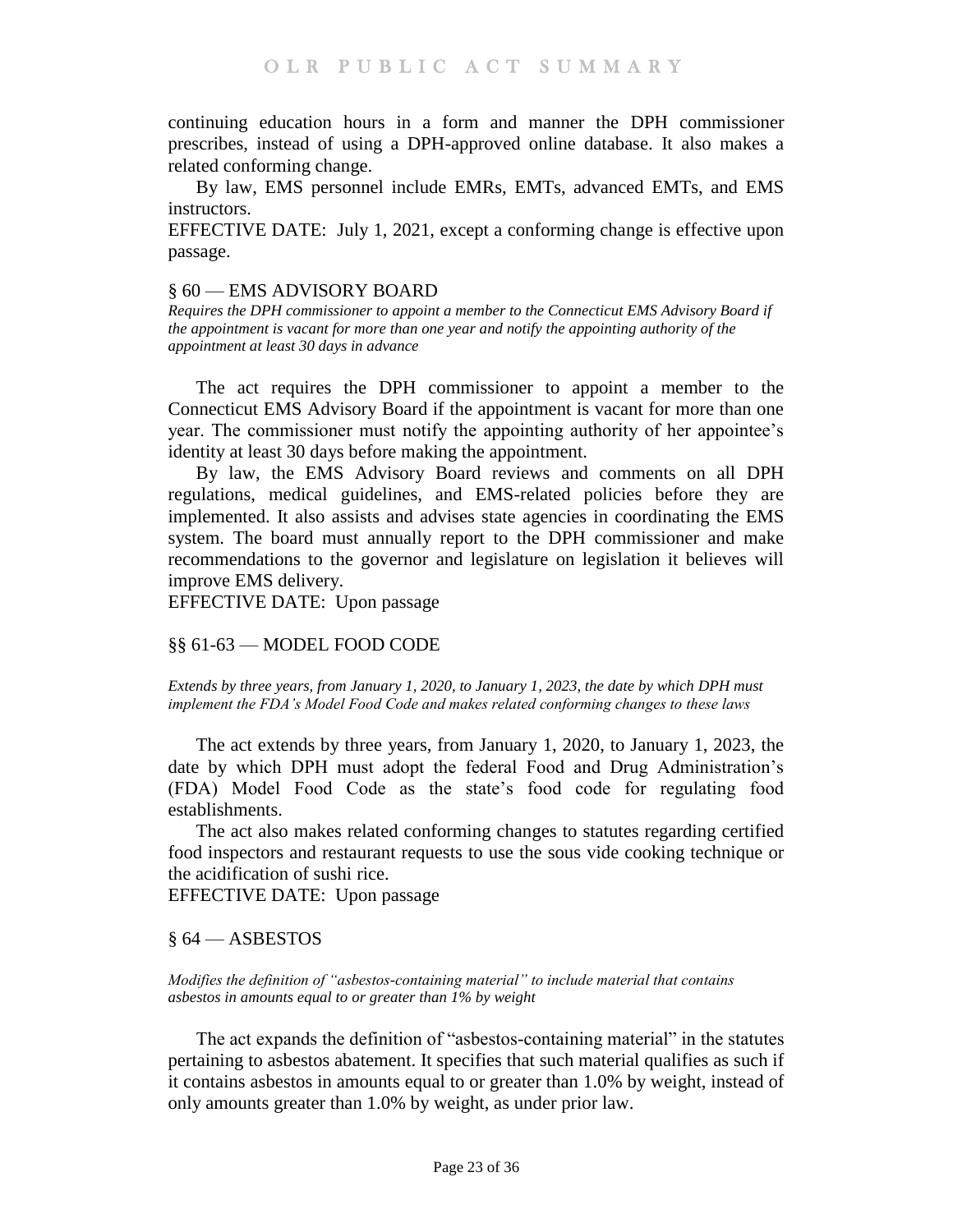#### EFFECTIVE DATE: October 1, 2021

## <span id="page-23-0"></span>§ 65 — HAIRDRESSING AND COSMETOLOGY

<span id="page-23-1"></span>*Expands the statutory definition of "hairdressing and cosmetology" to include removing facial or neck hair using manual or mechanical means*

The act expands the statutory definition of "hairdressing and cosmetology" for purposes of licensure to include removing facial or neck hair using manual or mechanical means.

Under existing law, hairdressing and cosmetology also includes (1) dressing, arranging, curling, waving, weaving, cutting, singeing, bleaching, or coloring hair; (2) scalp treatments; and (3) massaging, stimulating, cleansing, manipulating, exercising or beautifying with the use of the hands, appliances, cosmetic preparations, antiseptics, tonics, lotions, creams, powders, oils, or clays and doing similar work on the face, neck, and arms.

EFFECTIVE DATE: Upon passage

# <span id="page-23-2"></span>§§ 66, 73 & 74 — ESTHETICIAN, NAIL TECHNICIAN, AND EYELASH TECHNICIAN LICENSURE

<span id="page-23-3"></span>*Limits the time period in which certain applicants for DPH licensure as an esthetician, nail technician, or eyelash technician may be grandfathered in to those applicants who apply for licensure before January 1, 2022*

By law, individuals seeking an initial DPH license as an esthetician, nail technician, or eyelash technician must provide evidence that he or she (1) completed the minimum hours of required study in an approved school, or an outof-state school with equivalent requirements, and (2) received a certification of completion from the school.

Prior law grandfathered in an applicant who provided evidence that he or she:

- 1. practiced as one of these professionals continuously in the state for at least two years before (a) July 1, 2020, for estheticians and eyelash technicians and (b) January 1, 2021, for nail technicians and
- 2. attested to compliance with specified infection prevention and control guidelines.

The act limits this grandfathering in to those who apply before January 1, 2022.

EFFECTIVE DATE: July 1, 2021

#### <span id="page-23-4"></span>§ 67 — HEALTH ASSESSMENTS FOR STUDENTS WITH ASTHMA

<span id="page-23-5"></span>*Requires school boards to report to DPH and local health departments on the number of students diagnosed with asthma in grades 9 or 10, instead of grades 10 or 11, to align the reporting schedule with the schedule for conducting required student health assessments*

By law, local or regional boards of education ("school boards") must report to DPH and local health departments triennially on the number of students in each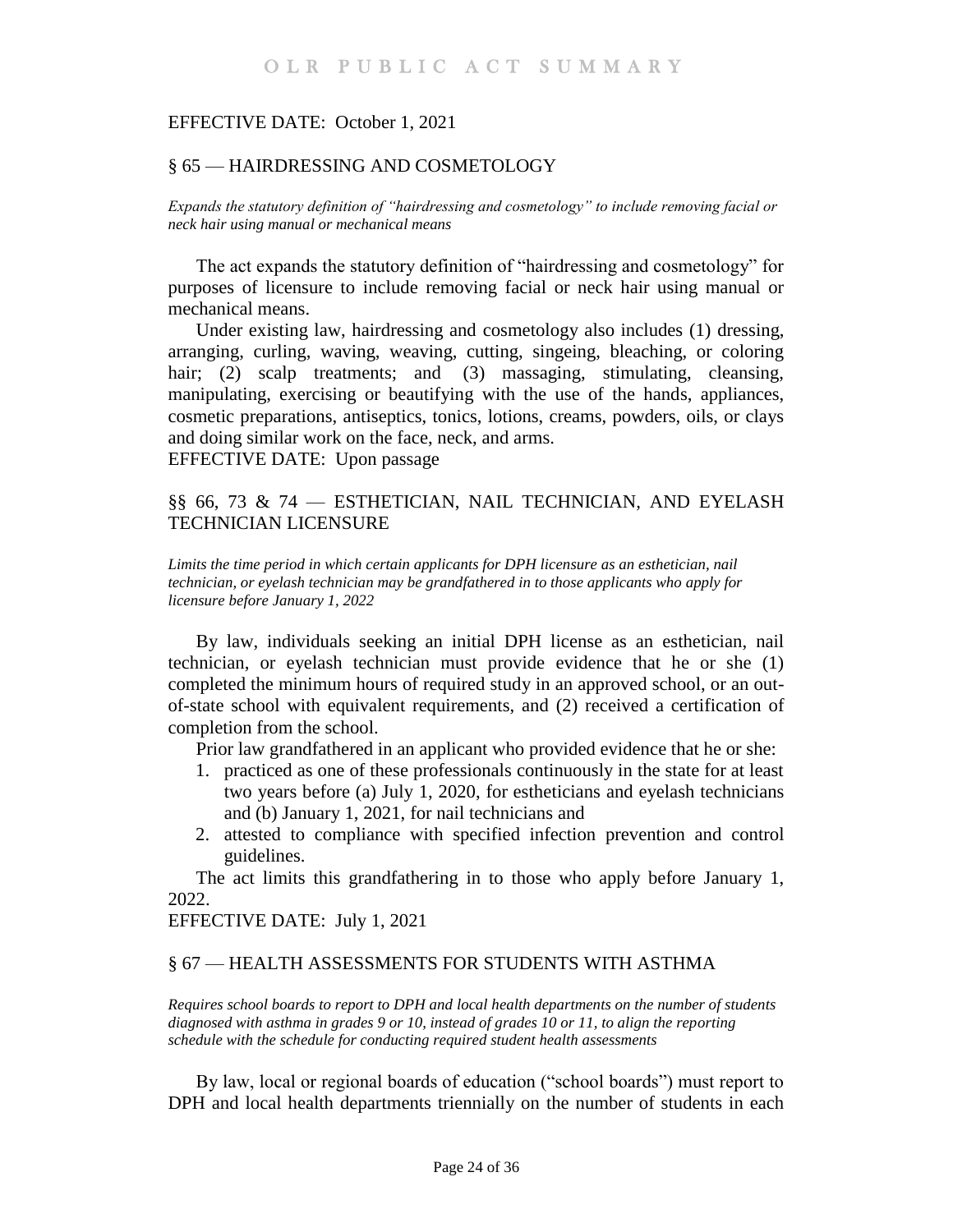school and school district who are diagnosed with asthma at specified timeframes.

The act requires school boards to report on students who are diagnosed with asthma in grades 9 or 10, instead of grades 10 or 11, as under prior law. In doing so, it aligns the reporting schedule with the schedule school boards must follow for conducting student health assessments required under existing law.

Under existing law, and unchanged by the act, school boards must also report on students diagnosed with asthma at the time they enroll in school and in grades six or seven.

EFFECTIVE DATE: July 1, 2021

#### <span id="page-24-0"></span>§ 68 — CERTIFIED STROKE CENTERS

<span id="page-24-1"></span>*Adds thrombectomy-capable stroke centers to the types of stroke-designated hospitals DPH must include on its annual list of certified stroke centers*

By law, a hospital may apply to DPH to be designated as a stroke center, and the department must annually send a list of these stroke-designated hospitals to the medical director of each EMS provider in the state and post the list on the DPH website.

The act adds thrombectomy-capable stroke centers to the types of strokedesignated hospitals DPH must include on its annually posted list. Under existing law, DPH already includes hospitals designated as comprehensive stroke centers, primary stroke centers, or acute stroke-ready hospitals.

As under existing law, a hospital may apply to DPH for designation as a thrombectomy-capable stroke center if it is certified as such by (1) the American Hospital Association, (2) the Joint Commission (an independent, nonprofit organization that accredits and certifies hospitals and other health care organizations and programs), or (3) another DPH-approved, nationally recognized certifying organization.

Under the act, DPH must report to the national certifying organization any complaint it receives related to a thrombectomy-capable stroke center's certification, as it must already do for other types of stroke centers. EFFECTIVE DATE: October 1, 2021

#### <span id="page-24-2"></span>§ 69 — EMS ADDRESS CHANGES

<span id="page-24-3"></span>*Allows an EMS organization to change its address within its primary service area without having to complete the certificate of need process*

The act allows an EMS organization, instead of only an ambulance service, to apply to DPH to change its address or add a branch location within its primary service area. Prior law required an EMS organization to complete the certificate of need process in order to make this change. EFFECTIVE DATE: Upon passage

<span id="page-24-4"></span>§§ 70-72 — CERTIFIED HOMELESS YOUTH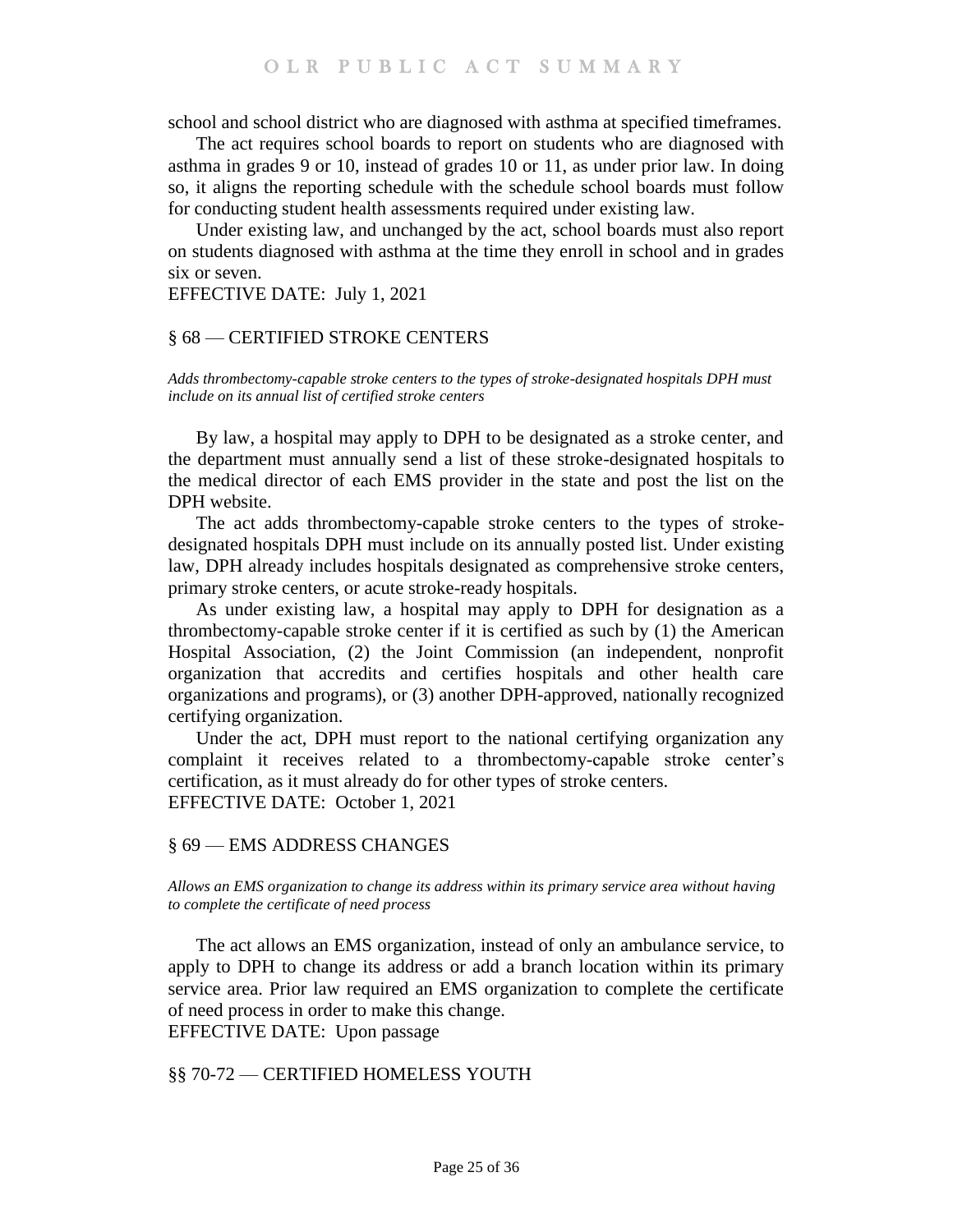<span id="page-25-0"></span>*Modifies the definition of "certified homeless youth," establishes a definition for "certified homeless young adult," and permits the fees to be waived when issuing these individuals certified copies of birth certificates or state identity cards*

## *Definitions*

The act expands the statutory definition of "certified homeless youth" to include youth certified as homeless by the director of a municipal or nonprofit program that contracts with the Department of Housing's homeless youth program. Existing law also includes youth certified as homeless by one of the following:

- 1. a school district homeless liaison;
- 2. the director of an emergency shelter program funded by the U.S. Department of Housing and Urban Development, or the director's designee; or
- 3. the director of a runaway or homeless youth basic center or transitional living program funded by the U.S. Department of Health and Human Services, or the director's designee.

By law, a certified homeless youth is a 15- to 17-year-old person, not in the physical custody of a parent or legal guardian, who is a homeless child or youth as defined in specified federal law.

The act also establishes a definition for a "certified homeless young adult," which is an 18- to 25-year-old person certified as homeless by the same individuals as for certified homeless youth listed above.

## *Records Access*

The act authorizes DPH and local registrars of vital records to waive the fee for issuing a certified copy of a birth certificate to a certified homeless youth or certified homeless young adult. It similarly allows the Department of Motor Vehicles to waive the fee for issuing a state identity card to these individuals. EFFECTIVE DATE: July 1, 2021

## <span id="page-25-1"></span>§ 75 — NEWBORN SCREENING

<span id="page-25-2"></span>*Extends newborn screening requirements for health care institutions to licensed nurse-midwives and midwives; requires newborn screenings to be performed using bloodspot specimens; specifies timeframes for specimen collection and notification; eliminates a requirement that OPM approve certain conditions that are added to the program's screening list; requires OPM to approve the fees DPH charges providers to cover the program's costs*

The act extends newborn screening requirements for health care institutions to licensed nurse-midwives and midwives. It requires health care institutions, nursemidwives, and midwives (hereinafter "providers") to generally perform newborn screenings using bloodspot specimens and establishes related specimen collection and notification requirements.

## *Testing Timeframes*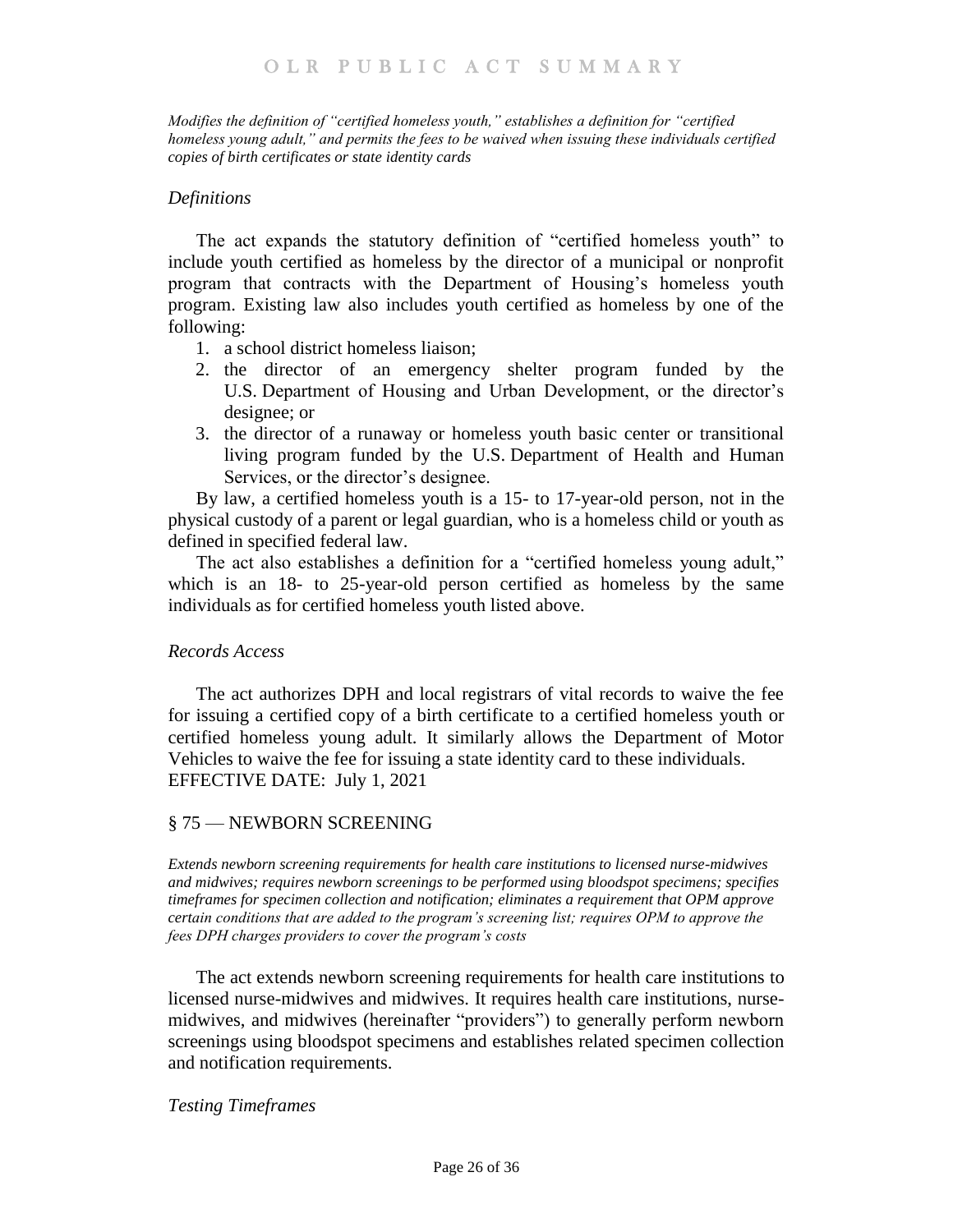The act requires providers to collect the blood spot specimen between 24 and 48 hours after the infant's birth, unless the provider determines a situation exists that warrants its early collection or that it is medically contraindicated.

Under the act, conditions that warrant early collection of the specimen include:

- 1. imminent transfusion of blood products,
- 2. dialysis,
- 3. the infant's early discharge from a health care institution or transfer from one institution to another; or
- 4. imminent death.

Under the act, if a newborn dies before a blood spot specimen is obtained, it must be collected as soon as practicable after death.

## *Notification Requirements*

The act requires providers to notify DPH when a specimen is not collected within the required 48 hours after birth for any reason, including (1) medical fragility, (2) the parent's refusal of the screening due to religious conflict, or (3) a newborn receiving comfort measures only.

Under the act, providers must document the reason in the state's newborn screening system or send written notification to DPH within 72 hours after the newborn's birth.

## *Specimen Processing*

The act requires providers to send the blood spot specimen to the state's public health laboratory within 24 hours after collecting it. DPH may request an additional blood spot specimen if the specimen (1) was collected early or after a blood transfusion, (2) is unsatisfactory for testing, or (3) yields an abnormal result, as determined by the department.

The act requires the laboratory to maintain a record of the date and time it received each specimen and make the record available for inspection, within 48 hours after the provider who sent the specimen requests it.

## *Office of Policy and Management (OPM) Approval*

The act eliminates the requirement that OPM approve a disorder included on the federal Recommended Uniform Screening Panel (RUSP) (see *Background*) before DPH adds it to the list of conditions for which the program screens. It instead allows the department to add any RUSP disorder the commissioner prescribes.

It also requires OPM to approve the fees DPH charges providers to cover the program's costs, including testing, tracking, and treatment. By law, the fee must be at least \$98.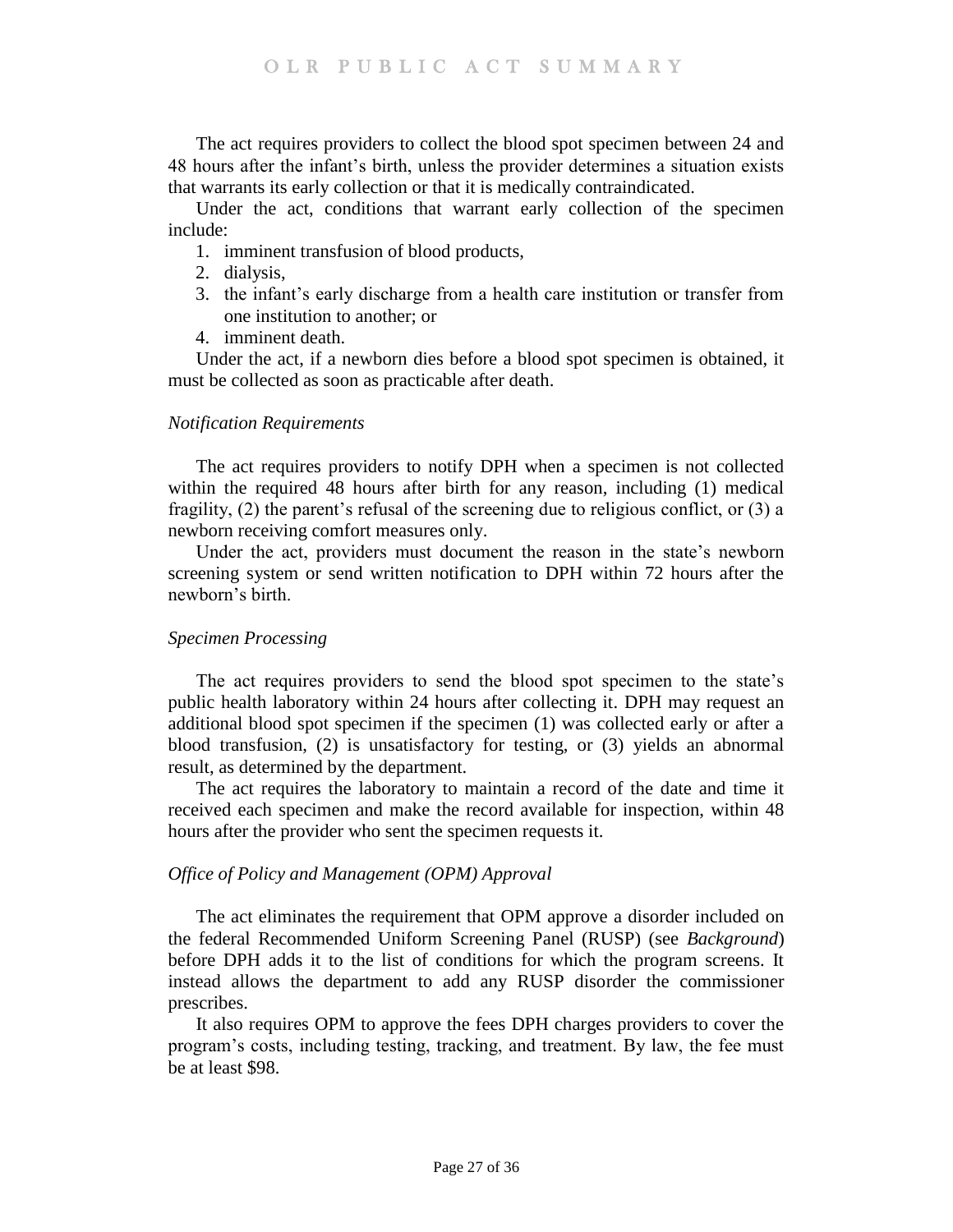## *Non-Program Screenings for Other Conditions*

Separate from the Newborn Screening Program, existing law requires health care institutions to test newborns for other specified conditions. The act eliminates the requirement that institutions test newborns for spinal muscular atrophy and instead requires this testing as part of the Newborn Screening Program. It continues to require that health care institutions test for critical congenital heart disease; cystic fibrosis; and when a newborn fails a hearing test, cytomegalovirus. It also eliminates the requirement that testing for cytomegalovirus be performed within available appropriations.

Additionally, the act requires clinical laboratories that complete the newborn screening test for cystic fibrosis to annually report to DPH the number and results of the screenings into the newborn screening system. Existing law already requires health care institutions to enter these test results into the state's newborn screening system.

By law, health care institutions must report confirmed cases of cytomegalovirus cases to DPH. The act specifies that they must do so by entering the information in the state's newborn screening system, and regardless of the patient's insurance status or payment source, including self-payment. EFFECTIVE DATE: Upon passage

#### *Background — Recommended Uniform Screening Panel*

RUSP is a list of health conditions that the federal Department of Health and Human Services recommends states screen for as part of their newborn screening programs. Conditions are included on the list based on evidence of the potential benefit of screening, states' ability to screen, and the availability of effective treatments (42 U.S.C. § 300b-10).

## <span id="page-27-0"></span>§§ 76 & 77 — AMENDMENTS TO MARRIAGE OR BIRTH CERTIFICATES TO REFLECT GENDER CHANGE

<span id="page-27-1"></span>*Allows individuals who submit certain documentation to change the gender designation and name on their marriage certificate and adds PAs to the list of providers who may submit an affidavit of gender transition treatment for purposes of a birth certificate amendment*

The act allows people who submit certain documentation to change the gender designation and name on their marriage certificate.

Specifically, the act requires the DPH commissioner to issue a new marriage certificate to a person who:

- 1. requests in writing, signed under penalty of law, a replacement marriage certificate that reflects a gender different from the sex designated on their original certificate, along with an affirmation that the couple is still married;
- 2. provides a notarized statement from the person's spouse, consenting to the amendment;
- 3. provides a (a) U.S. passport, amended birth certificate, or court order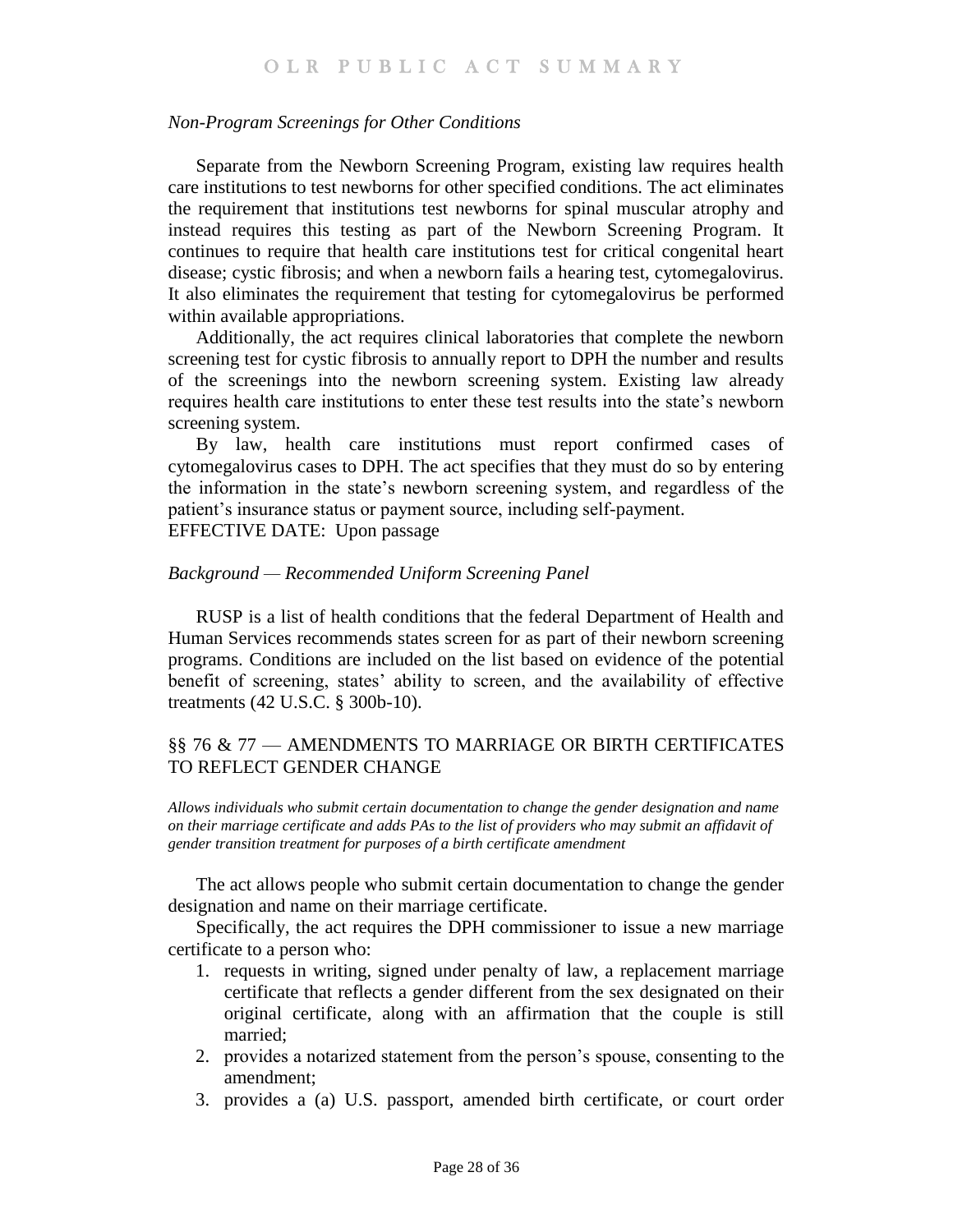reflecting the applicant's gender or (b) notarized affidavit from a physician, PA, APRN, or psychologist (whether licensed in Connecticut or another state) stating that the applicant has undergone surgical, hormonal, or other clinically appropriate treatment for gender transition; and

4. provides, if applicable, proof of a legal name change.

The act generally extends to these amended marriage certificates existing procedures for amended birth certificates reflecting gender change (e.g., allowing only the DPH commissioner, and not local registrars, to amend the certificate, and providing that the replacement certificate is not marked "amended").

Under existing law, individuals seeking to change the gender designation on their birth certificates must submit a notarized affidavit from an eligible health care provider stating that the applicant underwent clinically appropriate gender transition treatment. The act adds PAs to the list of providers who may submit this affidavit. Under existing law, the list also includes physicians, APRNs, and psychologists.

EFFECTIVE DATE: October 1, 2021

# <span id="page-28-0"></span>§§ 78-81 — DPH ACCESS TO ELECTRONIC HOSPITAL RECORDS

<span id="page-28-1"></span>*Requires hospitals, by October 1, 2022, to provide DPH access, including remote access, to certain complete electronic medical records related to (1) reportable diseases and emergency illnesses and health conditions; (2) the Connecticut Tumor Registry; (3) the Maternal Mortality Review Program; and (4) births, fetal deaths, and death occurrences*

The act requires hospitals to provide DPH access, including remote access, to complete electronic medical records on reportable diseases and emergency illnesses and health conditions, in a manner the commissioner approves (see *Background*).

It also requires hospitals to grant DPH access, including remote access, to complete patient medical records related to the:

- 1. Connecticut Tumor Registry, if the department deems it necessary to perform case findings or other quality improvement audits (see *Background*);
- 2. Maternal Mortality Review Program, if DPH deems it necessary to review case information related to a death under review by the program (see *Background*); and
- 3. births, fetal deaths, and death occurrences, if the department deems it necessary to perform quality improvement audits and ensure completeness of reporting and data accuracy.

(Existing law already grants DPH access to health care provider records for Connecticut Tumor Registry and Maternal Mortality Review Program purposes.)

The act requires hospitals to grant DPH access to the above records by October 1, 2022, if technically feasible.

Under the act, as under existing law, these records generally (1) are confidential and not subject to disclosure, (2) are not admissible as evidence in any court or agency proceeding, and (3) must be used solely for medical or scientific research or disease control and prevention purposes.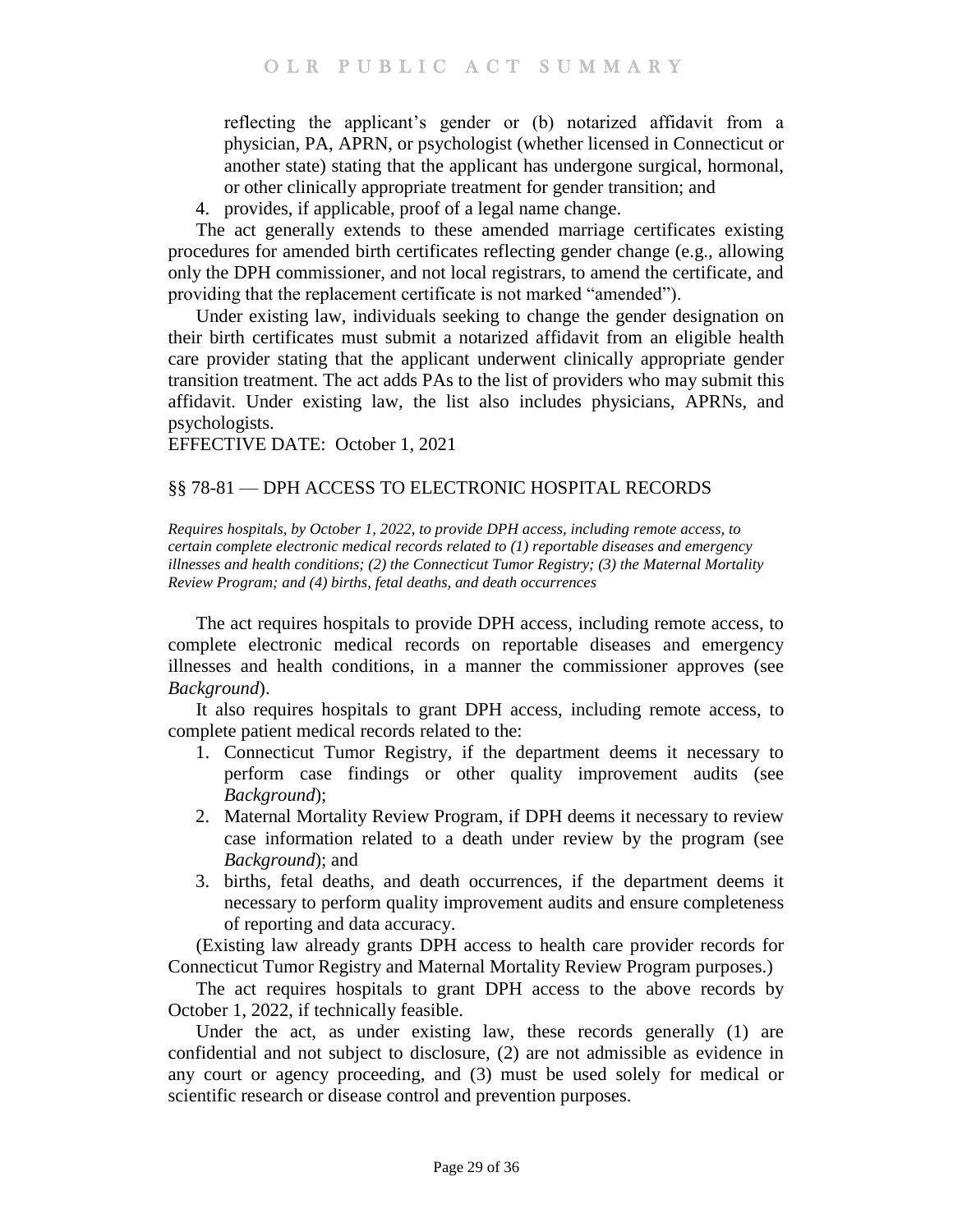#### EFFECTIVE DATE: October 1, 2021

#### *Background — DPH Reportable Disease List*

By law, DPH maintains an annual list of reportable diseases and emergency illnesses and conditions and reportable lab findings. Health care providers and clinical laboratories must report cases of the listed conditions within certain timeframes to the department and the local health director where the case occurs.

#### *Background — Connecticut Tumor Registry*

By law, the Connecticut Tumor Registry includes reports of all tumors and conditions that are diagnosed or treated in the state for which DPH requires reports. Hospitals, various health care providers, and clinical laboratories must provide these reports to DPH for inclusion in the registry. *Background — Maternity Mortality Review Program* 

DPH's Maternity Mortality Review Program identifies maternal deaths in Connecticut, and reviews related medical records and other relevant data, including death and birth records, the Office of the Chief Medical Examiner's files, and physician office and hospital records. The program's review committee conducts comprehensive, multidisciplinary reviews of maternal deaths to identify associated factors and make recommendations to reduce these deaths.

## <span id="page-29-0"></span>§ 82 — ALTERNATIVE DRINKING WATER SOURCES

<span id="page-29-1"></span>*Requires water companies and small community water systems to update their emergency contingency plans and emergency response plans, respectively, to include information on providing temporary alternative drinking water sources during a water supply emergency*

The act requires water companies and small community water systems (i.e., those regularly serving between 25 and 1,000 year-round residents) to update their emergency contingency plans and emergency response plans, respectively, to include information on providing their consumers an alternative drinking water source as a temporary measure when there is a water supply emergency. (They must submit these plans to DPH under existing law and regulation.)

Under the act, a "water supply emergency" is an event lasting longer than 12 hours that causes a company's water supply to become non-compliant with DPH regulations on drinking water quality or quantity. The act specifies that this section does not prevent a water company or small community water system from providing an alternative source of potable water for an event lasting less than 12 hours that may adversely impact the quality or quantity of potable water supplies.

The act requires these emergency plans to identify alternative drinking water sources for possible use at various stages of an emergency, including:

- 1. bulk water provided by licensed bulk water haulers,
- 2. bottled water,
- 3. a fill station,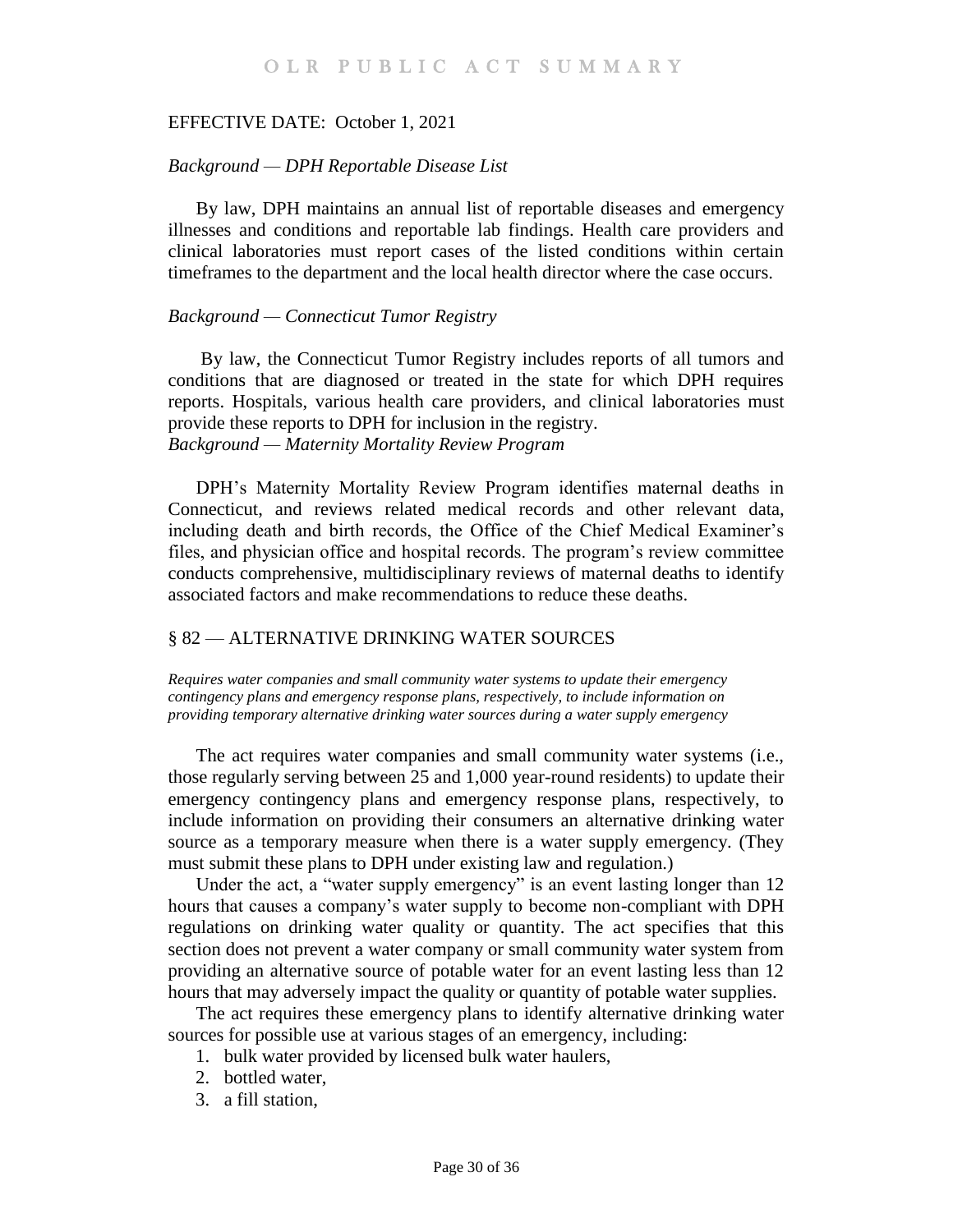- 4. interconnection or agreement with a nearby public water system for supplemental water supplies during an emergency, and
- 5. other approved public water supply sources or mechanisms for providing water identified in the plan or approved by the DPH commissioner.

The act also requires the DPH commissioner, in consultation with water companies and small community water systems, to prepare materials and provide guidance to these companies and systems to implement the act's provisions.

Under the act, as under existing law, "water company" means any individual, municipality, or entity that owns, maintains, operates, manages, controls, or employs any pond, lake, reservoir, well, stream, or distributing plant or system that supplies water to two or more consumers or to 25 or more people on a regular basis.

EFFECTIVE DATE: October 1, 2021

# <span id="page-30-0"></span>§ 83 — WATER COMPANY TIER 1 NOTICES

<span id="page-30-1"></span>*Requires water companies to provide Tier 1 written communications to customers in the languages predominantly spoken in their service area and update their emergency response plans to include information on providing these multilingual communications*

The act requires water companies to provide "tier 1" written communications to customers in the languages predominantly spoken in their service area and update their emergency response plans that they submit to DPH under existing law and regulation to include information on the provision of these multilingual communications.

State regulations require water companies to send a "tier 1" notice to customers to communicate certain water quality or quantity issues or concerns with customers, such as when a water source exceeds the state's maximum contaminant levels (Conn. Agencies Reg., § 19-13-B102). EFFECTIVE DATE: October 1, 2021

<span id="page-30-2"></span>§ 84 — COMMUNITY WATER SYSTEMS AND DECLARED EMERGENCIES

<span id="page-30-3"></span>*Requires community water systems to report their operational status to WebEOC within eight hours after a declared public health or civil preparedness emergency and any time after that the system's status significantly changes*

The act requires community water systems that serve at least 25 residents to promptly report their operational status to WebEOC after the governor declares a civil preparedness or public health emergency. They must do so within eight hours after WebEOC reporting is available on the declared emergency, and any time after that the community water system's status significantly changes.

Under the act, "WebEOC" is the state's online emergency management information system used to document routine and emergency events or incidents. It provides a real-time operating picture and resource request management tool for local and state emergency managers during exercises; drills; or local, regional, or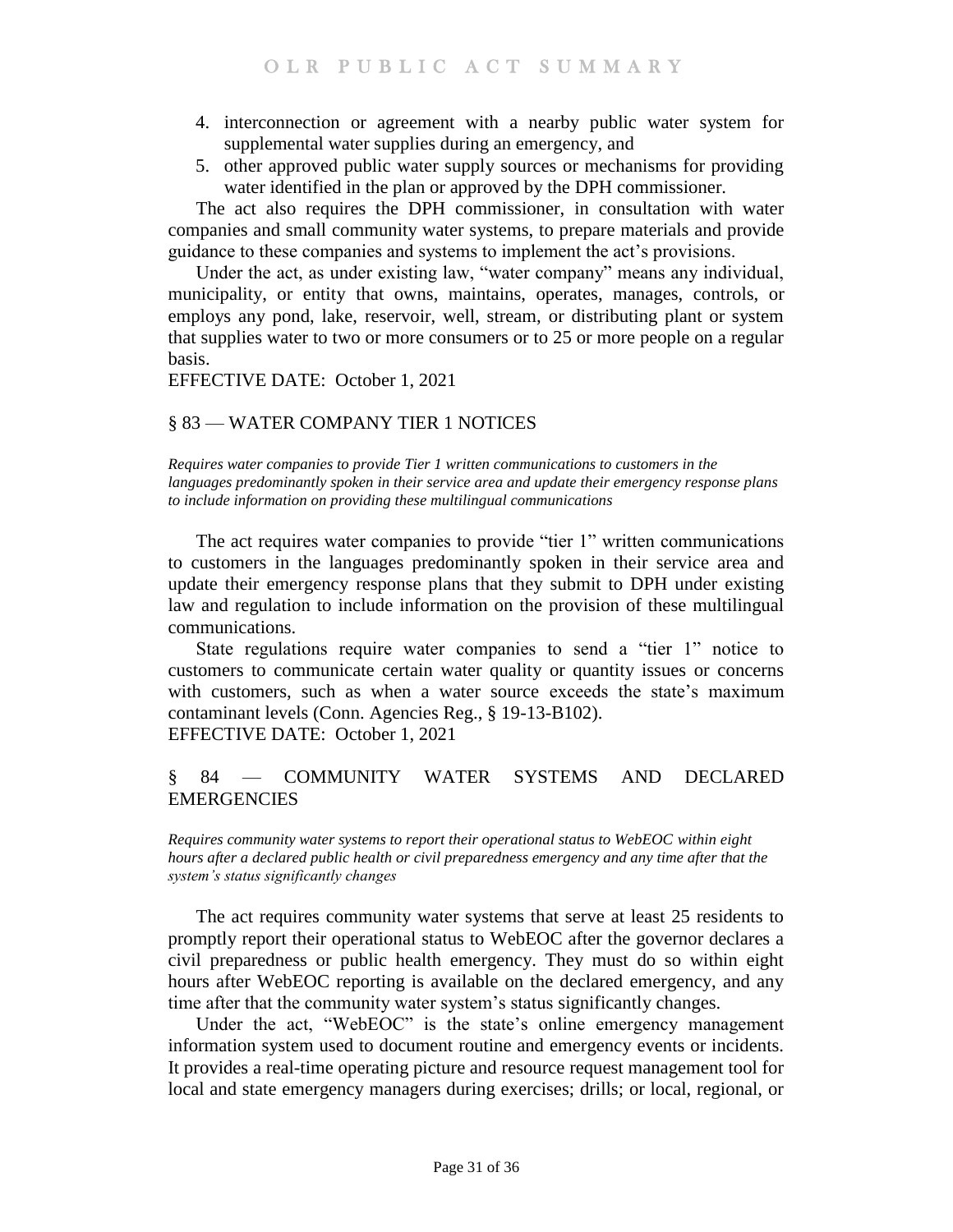# statewide emergencies. EFFECTIVE DATE: October 1, 2021

# <span id="page-31-0"></span>§ 85 — SMALL COMMUNITY WATER SYSTEMS

<span id="page-31-1"></span>*Requires small community water systems, by January 1, 2025, to prepare a capacity implementation plan regarding the system owner's managerial, technical, and financial capacity to own and operate the system*

Starting by January 1, 2025, the act requires each owner of a small community water system (i.e., those regularly serving between 25 and 1,000 year-round residents) to complete and implement a "capacity implementation plan" that demonstrates that the owner has the managerial, technical, and financial capacity to continue to own and operate the system. The plan must be updated annually and made available to DPH upon request.

Under the act, the plan must include:

- 1. a description of the small community water system, including the number of consumers and persons it serves, and its drinking water sources;
- 2. ownership and management information, including the system's type of ownership structure and the current contact information for the owners, certified operators, and emergency contact persons;
- 3. service area maps and facilities maps, including the location of and specific information on sources, storage and treatment facilities, pressure zones, booster pumps, hydrants, distribution lines, valves, and sampling points;
- 4. a description of the system's cross-connection control program and source water protection program;
- 5. a copy of the system's emergency response plan required under existing DPH regulations;
- 6. a capital improvement program, including the schedule that identifies all capital improvements scheduled for a five-year planning period and capital improvements or major projects scheduled for a 20-year planning period;
- 7. water production and consumption information; and
- 8. information on nearby public water systems, including their type and distance, based on the coordinated water system plan approved by DPH for the water utility coordinating committee where the small community water system is located.

The act also requires the plan to include financial capacity information, including:

- 1. an evaluation of the small community water system's fiscal plan required under existing law;
- 2. a summary of the system's income and expenses for the five years preceding the date the plan is submitted;
- 3. a five-year balanced operation budget;
- 4. the system's water rate structure and fees charged, including information on how the rates and fees are updated and whether they are sufficient to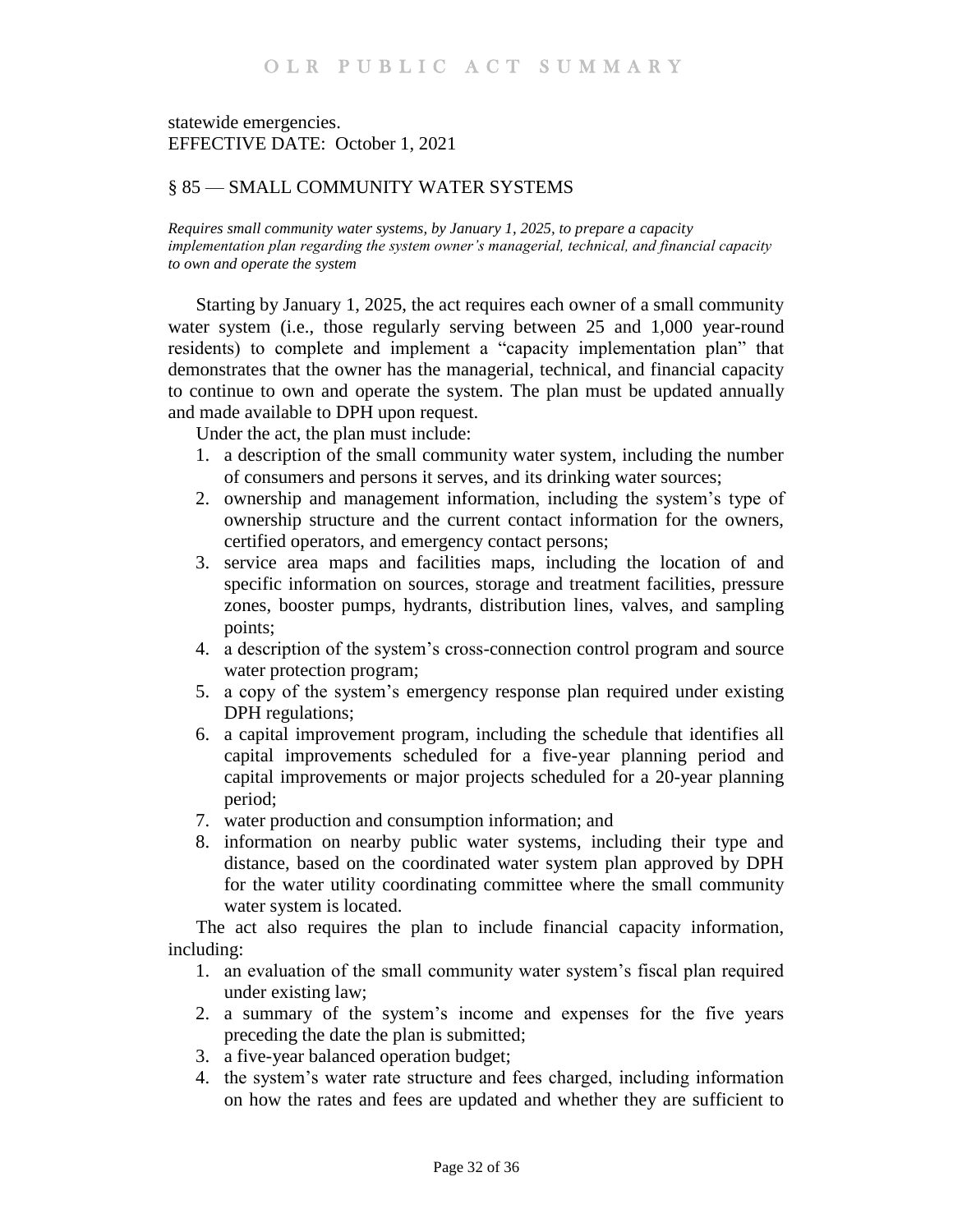maintain cash flow stability and fund the capital improvement plan and any emergency improvements; and

5. an evaluation that has considered the affordability of water rates.

The act requires each small community water system, starting by July 1, 2025, to annually summarize its capacity plan in its consumer confidence report required under existing DPH regulations.

## *Exceptions*

The plan requirement does not apply to a small community water system that is (1) regulated by the Public Utilities Regulatory Authority (i.e., investor-owned water companies), (2) required to submit a water supply plan to DPH (e.g., generally, those serving 1,000 or more people or 250 or more customers), or (3) a state agency.

The act deems the plan requirement to relate to the purity and adequacy of water supplies for the purpose of imposing a penalty for violating statutory or regulatory requirements on public water supply purity, adequacy, or testing described further below.

## *Regulations*

The act authorizes DPH to adopt regulations to implement the act's requirements for small community water systems. EFFECTIVE DATE: October 1, 2021

# <span id="page-32-0"></span>§§ 86 & 87 — BOTTLED WATER TESTING

<span id="page-32-1"></span>*Requires water bottlers, by January 1, 2022, to annually collect water samples before any water treatment from each DPH-approved source and test them for perfluoroalkyl substances and other unregulated contaminants; establishes related reporting requirements*

The act requires water bottlers, by January 1, 2022, to annually collect water samples before any water treatment from each DPH-approved source and test them for perfluoroalkyl substances (PFAS) and other unregulated contaminants. A DPH-registered environmental laboratory that has EPA-approved certification must test the samples.

Under the act, water bottlers must report the test results to DPH and the Department of Consumer Protection (DCP) within nine calendar days after receiving them. If the results exceed DPH standards for PFAS and other unregulated contaminants, the department may require the water bottler to stop using the approved source until it no longer poses an unacceptable health or safety risk to consumers. The act requires DPH to notify DCP when it takes this action.

The act defines an "unregulated contaminant" as a contaminant for which DPH has set a level at which it creates, or can be reasonably expected to create, an unacceptable risk of injury to the consumer's health or safety.

Existing law requires water bottlers, among other things, to collect samples from each approved source at least once a year to test for regulated contaminants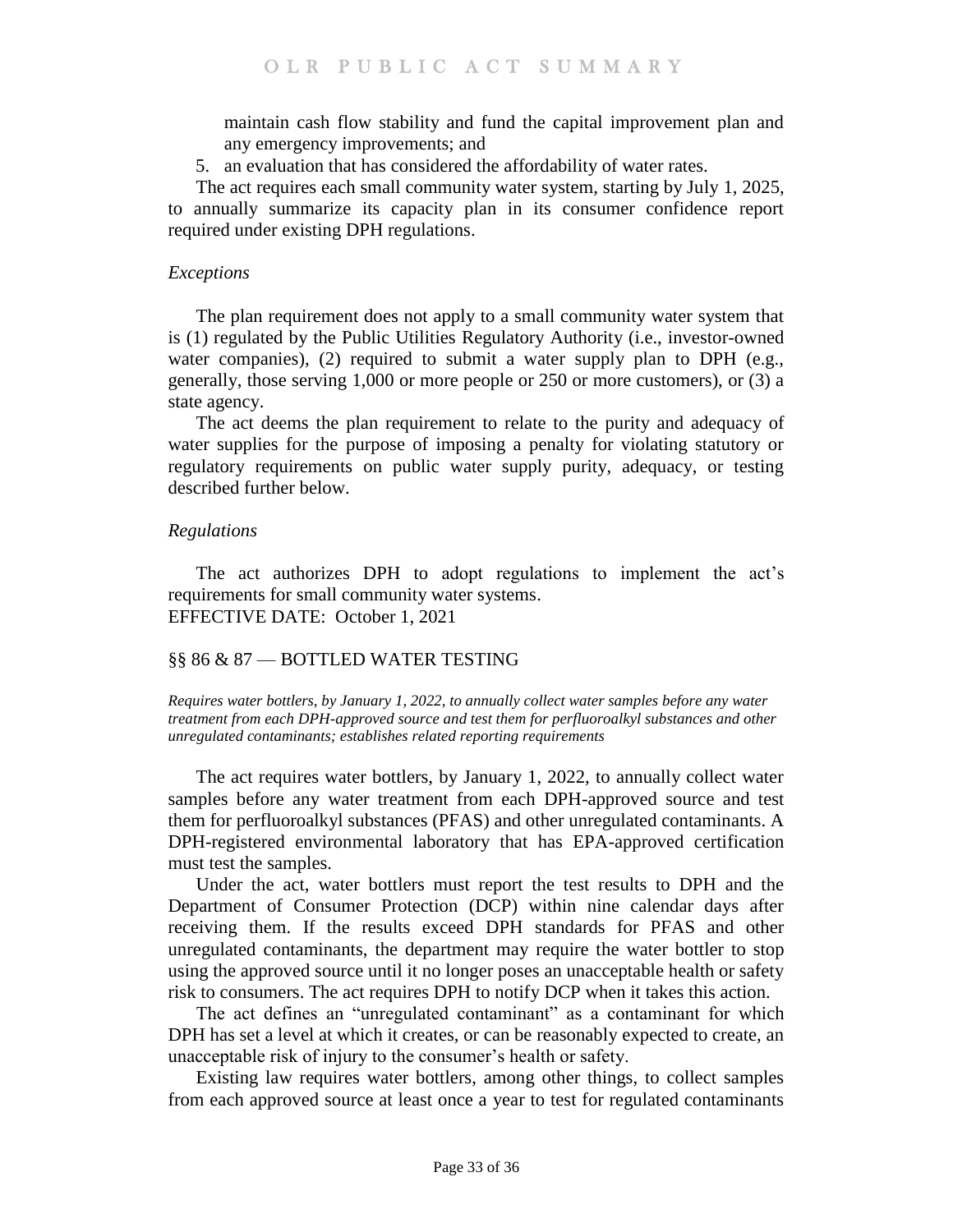and at least once every three years for unregulated contaminants for which allowable levels have not been established. EFFECTIVE DATE: October 1, 2021

## <span id="page-33-0"></span>§ 88 — PUBLIC WATER SYSTEM TESTING

<span id="page-33-1"></span>*Requires an environmental laboratory that tests a public water system sample to notify DPH and the test requestor within 24 hours after obtaining a test result that violates EPA national primary drinking water standards*

The act requires an environmental laboratory that tests a public water system sample to notify the test requestor, or the requestor's designee, within 24 hours after obtaining a test result that shows a contaminant at a level that violates EPA national primary drinking water standards. The requestor or designee must notify DPH within 24 hours of being notified. Under the act, a contaminant means E. Coli, lead, nitrate, and nitrite.

The act's notification requirement applies only to public water systems that do not submit a water supply plan to DPH (e.g., generally, those serving 1,000 or more people or 250 or more customers).

Under existing law, if a public water system violates EPA national primary drinking water standards, DPH must notify the chief elected official in the municipality where the water system is located and any municipality the water system serves. The act allows the commissioner's designee, instead of only the commissioner, to make the notification. As under existing law, the commissioner's designee must do this within five business days after receiving notice of the violation.

EFFECTIVE DATE: October 1, 2021

# <span id="page-33-2"></span>§ 89 — HEALTH CARE INSTITUTIONS AND WATER SUPPLY SHORTAGES

<span id="page-33-3"></span>*Requires health care institutions to obtain potable water from a licensed bulk water hauler or water bottler as a temporary measure to alleviate a water supply shortage*

The act requires health care institutions to obtain potable water from a licensed bulk water hauler or water bottler if they are required to temporarily obtain potable water to alleviate a water supply shortage. EFFECTIVE DATE: October 1, 2021

## <span id="page-33-4"></span>§ 90 — TECHNICAL CHANGES

#### <span id="page-33-5"></span>*Makes technical changes in an EMS statute*

The act makes technical changes in an EMS statute. EFFECTIVE DATE: Upon passage

<span id="page-33-6"></span>§§ 93 & 94 — MINOR AND TECHNICAL CHANGES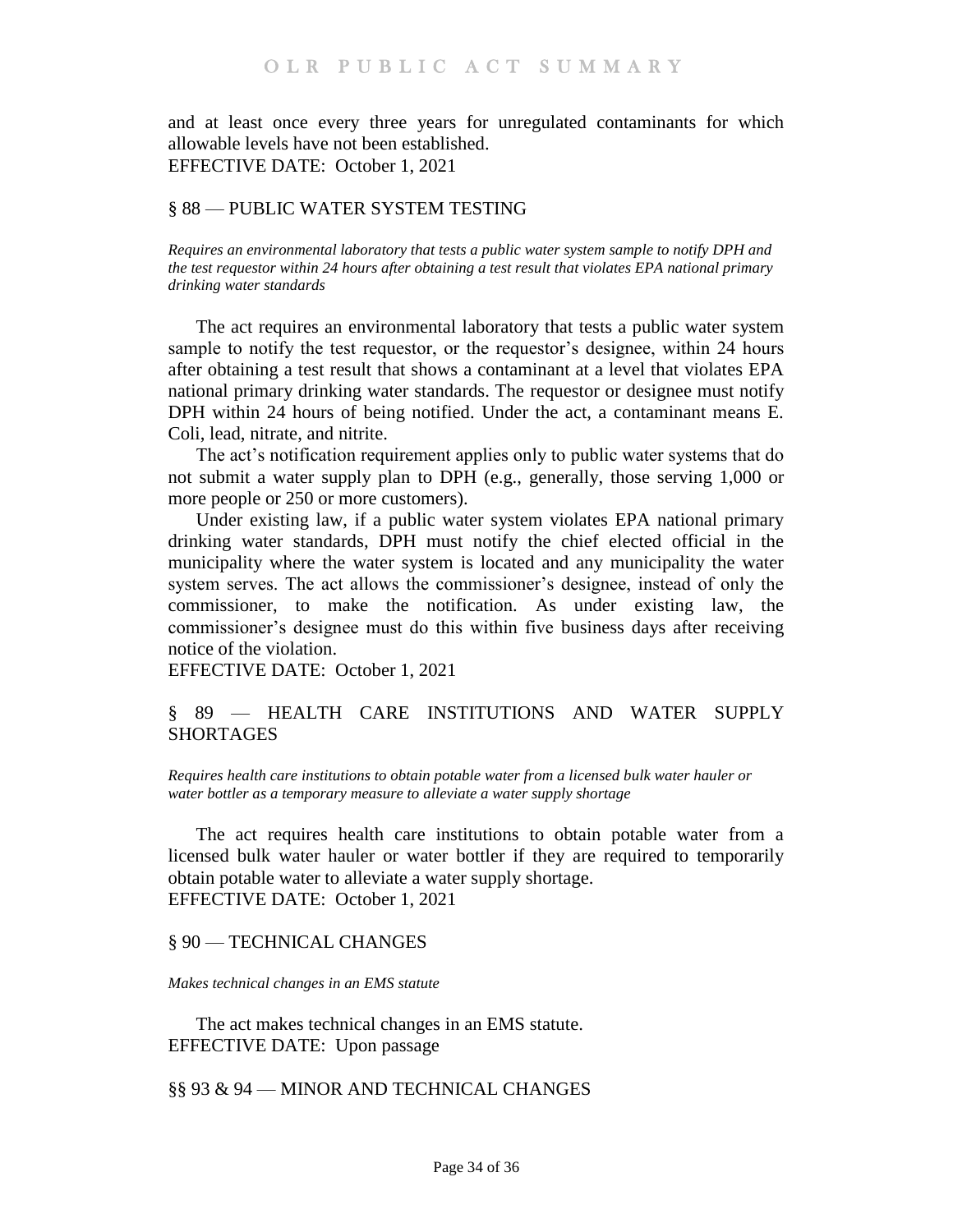<span id="page-34-0"></span>*Makes minor and technical changes in PA licensure and continuing education requirements*

The act makes technical changes in PA continuing education requirements in existing law and PA 21-46  $(\S$  2).

The act also decreases, from \$155 to \$150, the annual licensure renewal fee for PAs. (PA 21-2, June Special Session, § 199, restores the fee to \$155.) EFFECTIVE DATE: July 1, 2021

## <span id="page-34-1"></span>§ 95 — EMS MENTAL HEALTH TRAINING

<span id="page-34-2"></span>*Extends certain mental health training requirements to advanced EMTs and makes a clarifying change regarding EMS instructors*

PA 21-46, § 9, requires EMRs, EMTs, and emergency medical services instructors seeking certification renewal to complete specified mental health and suicide prevention training. The act extends this requirement to advanced EMTs.

Thus, the act requires advanced EMTs seeking certification renewal to present evidence that, within the prior six years, they have completed (1) the evidencebased youth suicide prevention training program established by PA 21-46 (see *Background*) or (2) at least two hours of DPH-approved training in screening for post-traumatic stress disorder, suicide risk, depression, and grief and suicide prevention. This requirement applies starting January 1, 2022.

The act also removes the separate requirement under PA 21-46 for EMS instructors to take this training; but under existing law, EMS instructors seeking renewal of their certification must also maintain EMT or advanced EMT certification or paramedic licensure.

EFFECTIVE DATE: July 1, 2021

## *Background — Related Act*

PA 21-46, § 1, requires the Youth Suicide Advisory Board and the Office of the Child Advocate to jointly administer an evidence-based youth suicide prevention training program, with specified components, in each local and district health department and offer it at least once every three years, starting by July 1, 2022.

## <span id="page-34-3"></span>§§ 96-98 — TECHNICAL CHANGES

<span id="page-34-4"></span>*Makes technical and conforming changes in EMS-related statutes*

The act makes technical and conforming changes in EMS-related statutes. EFFECTIVE DATE: Upon passage

## <span id="page-34-5"></span>§ 99 — DPH LIST OF FUNERAL DIRECTORS AND EMBALMERS